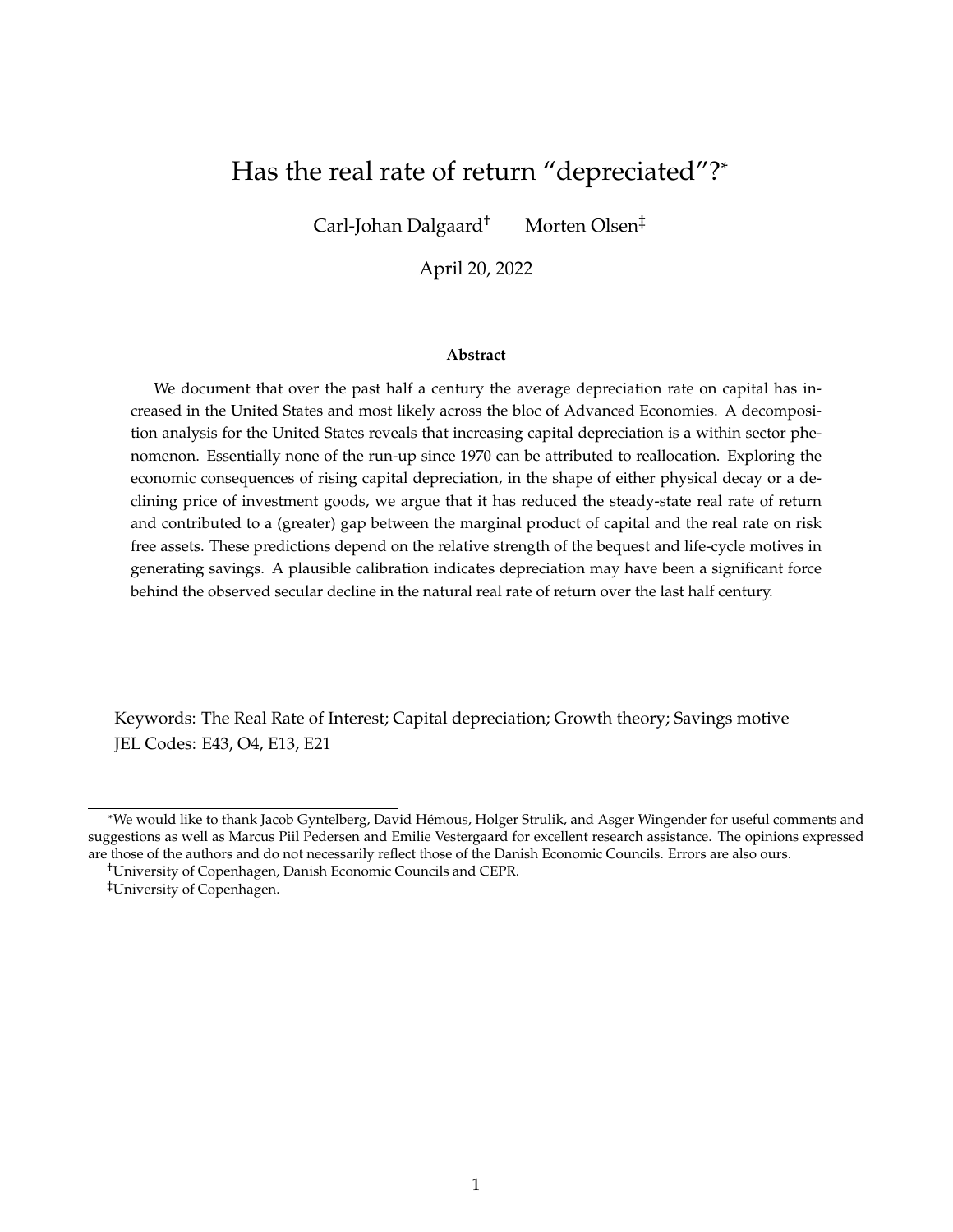### **1 Introduction**

Over the past fifty years, the natural real rate of interest in Advanced Economies has declined by about 300 bps (Rachel and Summers, 2019).<sup>1</sup> This has been accompanied by a general decline in the real rates on safe assets. At its most basic level, the observed decline can be attributed to a rise in aggregate savings, a decline in aggregate investments, or a combination of the two. But what perhaps makes the decline particularly challenging to explain lies in the fact that the marginal product of capital does not appear to have declined simultaneously; if anything it has increased slightly (cf. Gomme et al, 2011; Caballero et al., 2017; Eggertsson et al, 2021). We argue that a hitherto neglected factor may have contributed significantly to these developments: a rising rate of capital depreciation.

As documented below the average rate of capital depreciation appears to have risen by around one percentage point in the United States over the last half-century, and the best available cross-country data suggests that this run-up has occurred in general within the group of Advanced Economies. Using detailed US data from the Bureau of Economic Analysis we find that the rise in average depreciation is pervasive across sectors. Within the US inter-sectoral reallocation has essentially played no role in the increase in average depreciation. Empirically it is not possibe to say how much of the observed increase in depreciation is due to physical depreciation and how much is due to revaluation albeit intuition may perhaps suggest the latter is more important when it comes to IT-related assets. However, we show that a rising rate of depreciation may reduce the steady state real rate – while keeping the marginal product of capital constant (or induce it to rise) – regardless of whether it is due to physical wear and tear or revaluation.

To support this claim we construct a two-sector overlapping generations model of a closed competitive economy. The model is designed to capture three key mechanisms. First, we assume that (exogenous) technological change is faster in the investment goods sector than in the consumption goods sector. Otherwise, the production technologies of the two sectors are identical, Cobb-Douglas, and employ both capital and labor as inputs. These assumptions, along with competitive markets, imply that the (relative) price of investment is declining over time at a constant rate. Second, competitive markets also mean that the marginal product of capital equals the user-cost of capital at all points in time. The user-cost of capital depends on the cost of borrowing (i.e., the real rate of return), physical depreciation, and the rate of change in the relative price of investment. When the relative price of investment goods continuously declines (or the rate of physical decay goes up) the user-cost of capital increases. The reason why prices matter is because the act of investment involves a capital loss: the price at which the capital good is purchased is higher than the resale value after a period. Hence we capture faster depreciation as *either* greater physical decay *or* a faster rate of investment good deflation. Third, households simultaneously have a life-cycle motive as well as a bequest motive for saving, and both motives matter for aggregate savings. Utility is logarithmic which ensures that the savings *rate* of households is independent of the real interest rate. The substantive implication is that aggregate savings will depend on wage income and capital income and that savings through capital income derive from the presence of a bequest motive.<sup>2</sup>

These three elements interact in the following way. Consider an acceleration in the speed of techno-

 $1$ Rachel and Summers (2019) estimate the natural real rate of interest as the interest rate that is consistent with output at its potential structural level and constant inflation.

<sup>&</sup>lt;sup>2</sup>We discuss below how results are affected if we relax the assumption of log utility.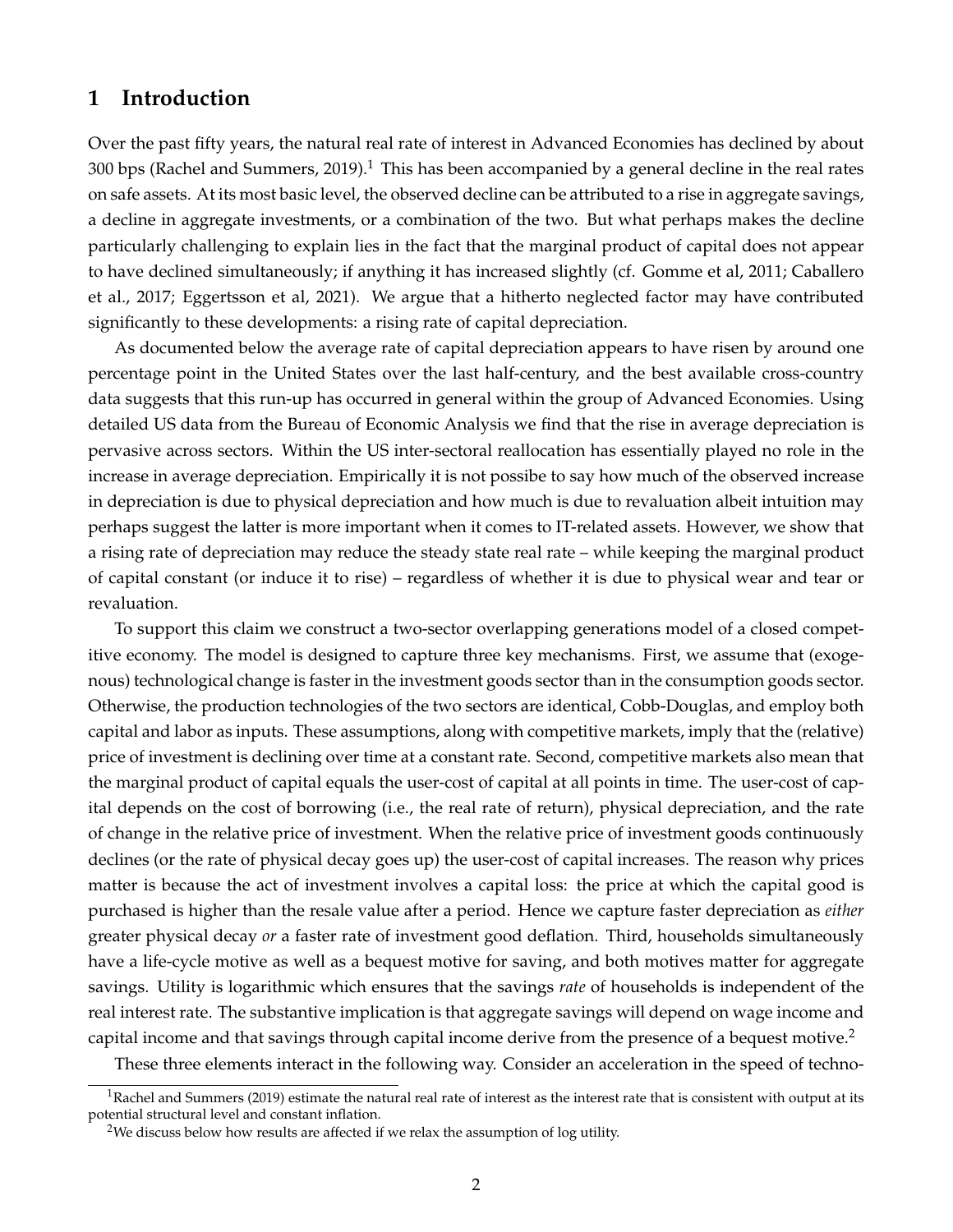logical change in the investment goods sector relative to the consumption goods sector. This leads to a faster rate of (relative) investment price deflation. To fix ideas suppose this experiment leaves the steady state growth rate of the economy, which is a weighted average of technological change in the two sectors, unaffected. When economic depreciation rises the instantaneous demand for capital declines since the user cost of capital rises. For the marginal product of capital given this lowers the real rate in the model.<sup>3</sup>

The fact that production technologies are identical and Cobb-Douglas ensures that a familiar mechanism, linking a *change* in the relative price of investment to the real rate, is not present: Holding the marginal product constant, cheaper investment goods means that a given amount of savings buys more investment, which increases the return to investment, but holding savings constant more investment lowers the marginal product of capital, which reduces the return on investments. The net effect on the real rate is generally ambiguous, but if the elasticity of substitution is smaller than one the real rate is reduced in equilibrium (e.g., Sajedi and Thwaites, 2016). With identical Cobb-Douglas technologies, these effects cancel out. Canceling the familiar effects of a change in the relative of investment allows us to focus on the effects from changes to the *rate* of decline in the price of investment goods. <sup>4</sup>

While there is a negative direct effect of rising depreciation on the equilibrium real rate, the ultimate impact of the experiment on the real rate depends on how capital accumulation is influenced by the shock. To see the intuition clearly, suppose for a moment that households do not have a bequest motive. In that case, aggregate savings only depend on wage income since the real rate does not affect the savings rate. Faster economic depreciation will therefore leave capital accumulation and thus the marginal product of capital unaffected in the steady state. Consequently, the steady state real rate declines and a gap emerges between the marginal product and the real rate.

Naturally, if the bequest motive is present things are slightly more complicated. The reason is that when the user-cost of capital increases it manifests in a lower return to savings which lowers aggregate bequest and thereby stifles capital accumulation. This produces a countervailing effect of depreciation on the steady state real rate as less long-run capital increases the marginal product of capital. As shown formally below the net effect on the real rate is still negative but the marginal product of capital rises. The intuition why the real rate declines on net, is that the direct effect from depreciation on the real rate is a first order effect whereas the positive effect on the real rate via accumulation is second order.

In general, the "pass through" of economic depreciation on the real rate depends on the relative strength of the bequest-and life-cycle motive for savings. As discussed in Section 3 below, different workhorse growth models in macroeconomics hold very different predictions for the depreciation/real rate nexus precisely because they assume different savings motives. In a Diamond (1965) model the lifecycle motive is the only savings motive, and a change in depreciation strongly affects the steady state real rate, whereas the bequest motive is all-important in a Ramsey-Cass-Koopmans model (Barro, 1974) where depreciation has no effect on the steady state real rate. In practise both life-cycle and bequests undoubtedly matter simultanously suggesting a long-run impact on the real rate from depreciation some-

 $3$ The steady state results from this experiment on the real rate and marginal product of capital and an experiment that involves faster *physical* depreciation are *identical* in the model, except that physical depreciation has no potential impact on the growth rate of the economy.

 $4$ While the mechanism discussed in Sajedi and Thwaites (2016) and the one in focus here are mutually reinforcing with respect to the real rate of interest only the depreciation channel produces a gap between the real rate and the marginal product. On the other hand, the mechanism explored by Sajedi and Thwaites links declining relative investment prices to the labor share. With the Cobb-Douglas assumption, the aggregate labor share does not move.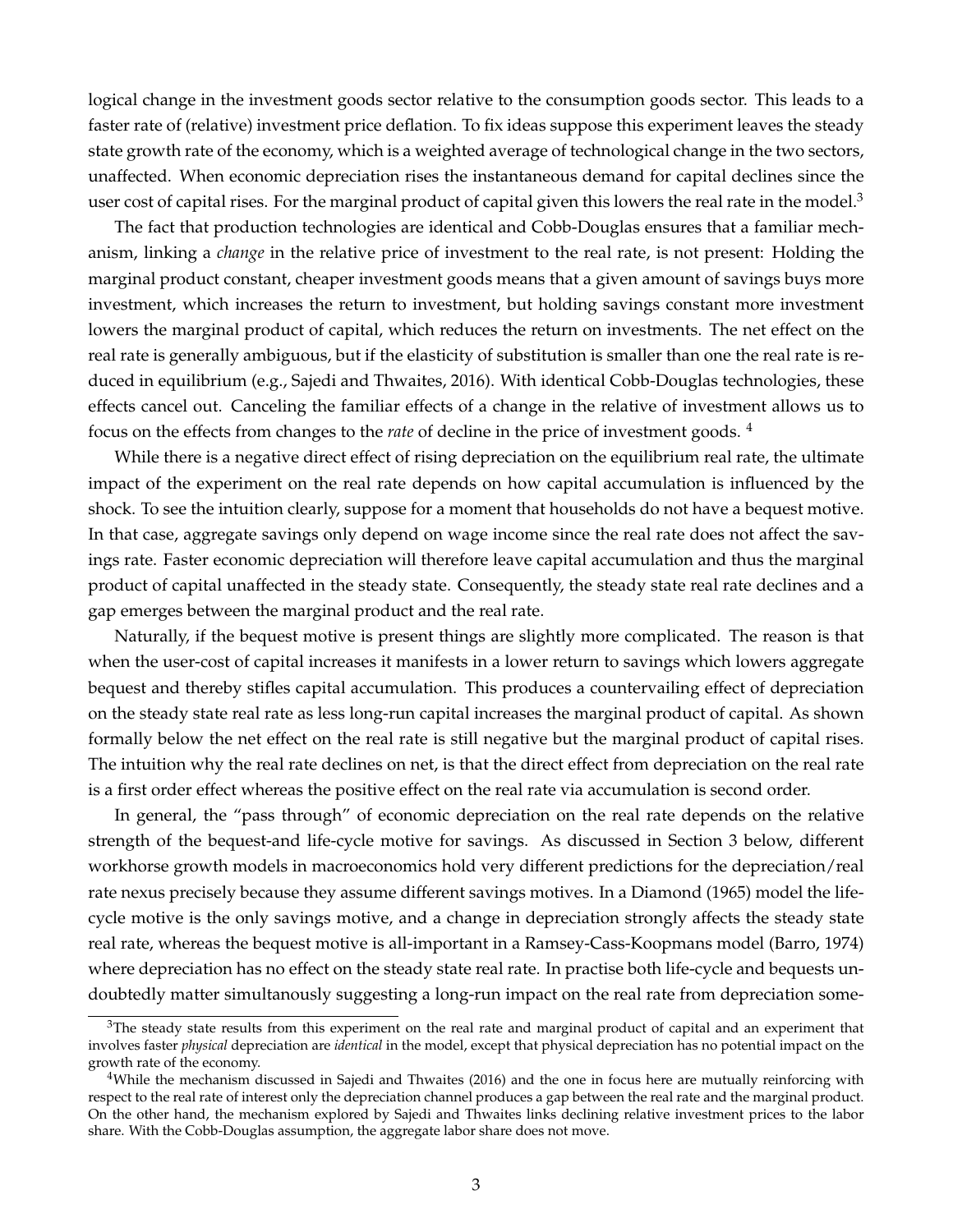where in between the predictions of the Diamond and Ramsey-Cass-Koopmans model. We propose a calibration of the model that allows us to gauge what an empirically plausible impact might be. An increase in the depreciation rate of one percent (regardless of whether it is attributable to declining prices or greater physical depreciation) is found to lower the steady state real rate of return between 60 bps and 100 bps, with 75 basis points as the best guess. These are significant effects in light of the observed decline in the natural real rate of return (the natural empirical counterpart to a steady state real rate of return in a non-stochastic growth model) of about 300 bps.

Below we also discuss a historical challenge for several existing explanations for the recent (post-1970) decline in the risk-free rate of interest. The challenge lies in accounting for the apparent fact that a secular decline has been underway for much longer. Recent work by Schmelzing (2019) suggests that the period since 1820 has witnessed a negative trend of about 2.29 bps per year on average. Over time horizons as long as these, most theoretical determinants of the real rate receive mixed support (e.g., Borio et al., 2017; Lunsford and West, 2019). This raises the question of whether the "depreciation-mechanism" in focus here suffers from a similar "external validity" issue.<sup>5</sup>

Unfortunately, reliable data on economic depreciation is not available for this entire period. Hence, while it is possible that economic depreciation has increased, such that the mechanism in focus speaks to the regularity uncovered by Schmelzing, no quantitative data can be brought to bear. But an alternative line of attack is viable since a reasonable case can be made that the bequest motive is relatively *less* important to savings today, compared with the situation around the time of the Industrial Revolution. This matters as it implies a greater *pass through* from economic depreciation to the real rate, *ceteris paribus*. That is, even if depreciation stays constant over the long run the mechanism explored in this paper will nevertheless increasingly work to depress the real rate insofar as the bequest motive recedes in importance. We discuss plausible magnitudes and conclude that economic depreciation may help explain the long-run decline in the real rate albeit the quantitative significance of the mechanism is probably modest.

The paper is related to the recent literature that discusses plausible explanations for the observed decline in real rates of interest over the last half century. Several contributing forces have been put forward. Useful overviews of the literature are found in Rachel and Smith (2017), Rachel and Summers (2019), and Kiley (2020). Since the evolution of the relative price of investment is a key part of the analysis work connecting the relative price of investment to the real rate is related (e.g., Sajedi and Thwaites, 2016). As explained above, it is the rate of change that matters in the present paper rather than the level and we make assumption that ensure that the familiar mechanism from the literature is not present. But more broadly the contribution of the present paper is to explore the relevance of capital depreciation, a factor that seems neglected so far. Similarly related are contributions that aim to explain the gap between the marginal product and the real rate, e.g. via rising market power or rising risk premia; Eggertsson et al (2021) contains an overview. Rising depreciation is a mechanism left unexplored in this literature as well.<sup>6</sup>

<sup>&</sup>lt;sup>5</sup>The work by Schmelzing suggests this negative trend can be observed since the 15th century. Here we limit attention to the period after the turn of the 19th century with an eye to the theoretical frameworks used below, which probably have limited relevance before the onset of modern growth. Back then the mechanics of the growth process were substantively different (e.g., Ashraf and Galor, 2011), which an account for a (very) long-run decline in the interest rate would need to take into account.

<sup>&</sup>lt;sup>6</sup>An exception is Farhi and Gourio (2018) who do explore the importance of depreciation for gap between the marginal product and the risk free rate, concluding it has been unimportant. The reason is presumably that the analysis is conducted in a (stochastic) Ramsey-Cass-Koopmans model where depreciation does not matter to the steady state real rate. See the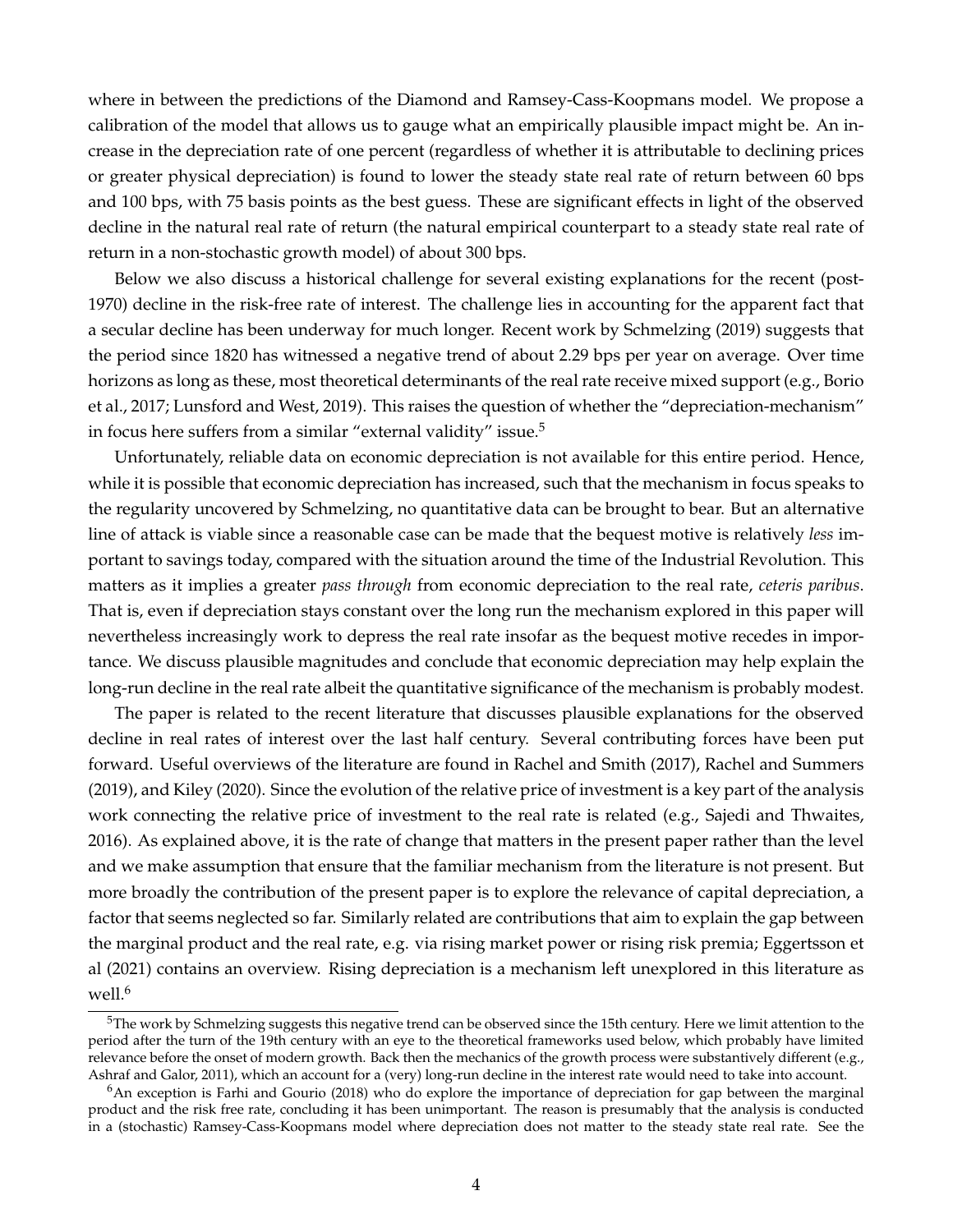Since the relative importance of bequest and life-cycle savings is key to the question at hand, the paper is indirectly related to the literature which has examined this question, though mainly from an empirical perspective (e.g., Kottlikoff and Summers, 1981; Modigliani, 1988; Dynan et al., 2002; Piketty, 2011). A central point made in the present paper is that establishing the relative importance of these two fundamental savings motives has important implications for the determinants of the long-run real rate of interest. Similarly related is therefore work which shows how the savings motive matters for a range of other key predictions that flow from standard growth theory. This includes Bertola (1996) on the link between the factor income distribution and growth; Galor (1996) on convergence properties (conditional vs. club convergence); Uhlig and Yanagawa (1996) on the impact of capital taxation; Jones and Manuelli (1990) on the viability of endogenous growth, and Dalgaard and Jensen (2009) on scale effects in endogenous growth models.

The paper proceeds as follows. In the next section, we document that the average rate of depreciation has gone up. Section 3 provides a brief review of standard neoclassical workhorse models concerning the nexus between depreciation and the steady-state real rate of return. Section 4 provides our twosector OLG model where both life cycle savings and bequest are operative savings motives and influence capital accumulation and derive our analytical results. Section 5 gauge the strength of the link between the real rate and the rate of depreciation and Section 6 discusses the proposed mechanism's empirical relevance from a broader historical perspective. Section 7 concludes and provides suggestions for further empirical research.

## **2 Aggregate movements in the depreciation rate**

#### **2.1 Measuring capital depreciation**

From a national accounts perspective "depreciation" is defined as the change in the value of a capital good associated with the aging of the asset (Fraumeni, 1997). When a capital asset ages its value may change for several reasons. For one, physical wear and tear which cause the productive capacity of a capital good to decline make it less valuable as it ages. In addition, the value of an asset can change due to inflation, revaluation, or other factors that may be correlated with the age of the asset.

In practice, the rate of capital depreciation can be estimated for an individual type of capital good using the regression-based approach pioneered by Hulten and Wykoff (1981). By employing data on the resale price of assets the effect of aging can be separated from pure time effects caused by inflation, and if data is available, "vintage" effect can be controlled for as well.<sup>7</sup>

The Bureau of Economic Analysis (BEA), for example, distinguishes between more than 250 different asset types. While the depreciation pattern for a particular vintage of a capital good is assumed to be constant over time the depreciation profile may differ across different vintages of capital goods (BEA, 2003, p. 29).

discussion below.

The precise shape of the link between the age of an asset and its price can in addition be used to assess which type of depreciation seems to be occurring. For example, if capital depreciation is geometric one would expect the resale value of the asset to decline geometrically with the age of the asset; geometric depreciation is often difficult to reject (Hulten and Wykoff, 1980). Missiles and nuclear fuel rods are exceptions and follow a straight line pattern; see BEA (2003).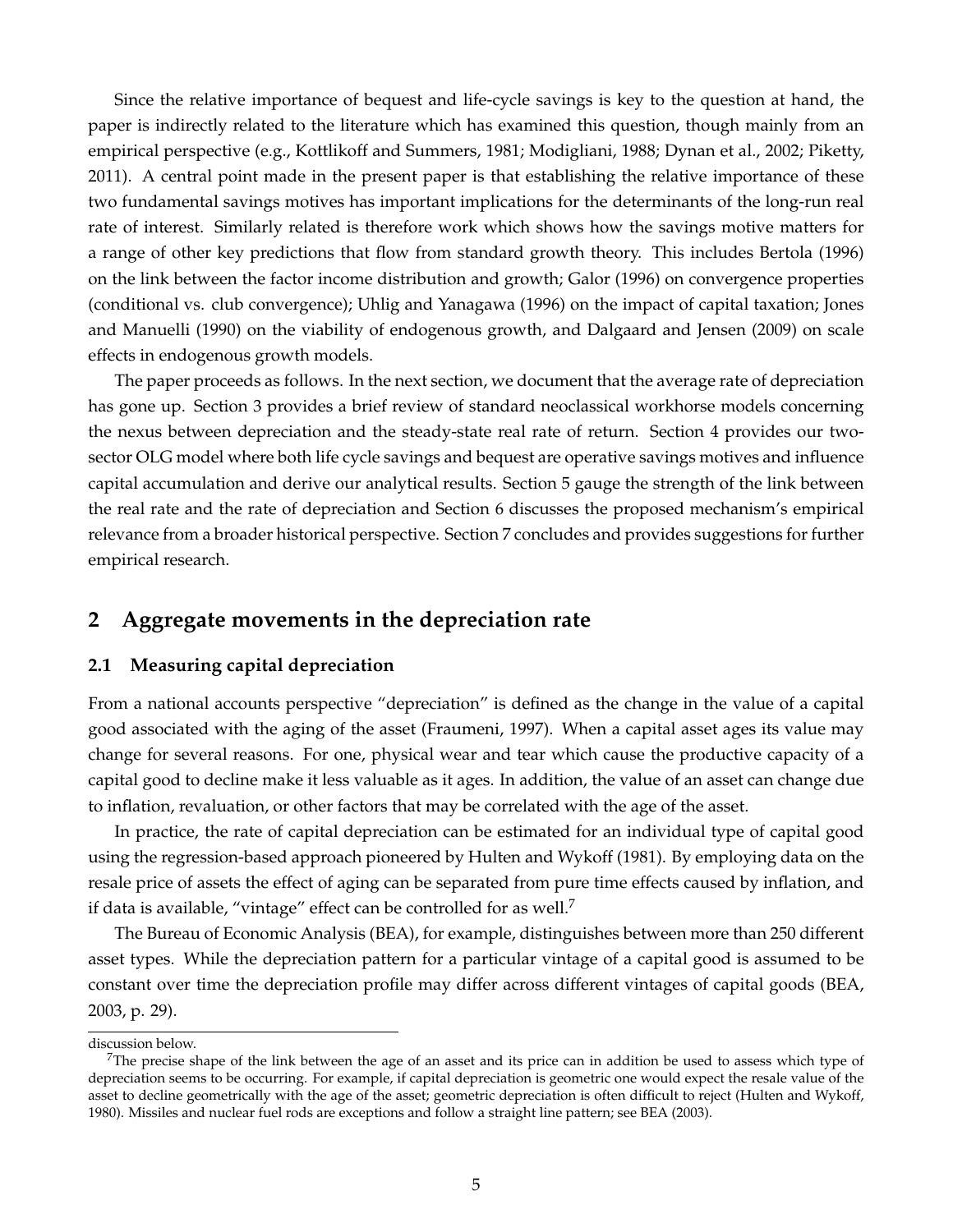Ultimately, BEA and other statistical agencies use the estimates for depreciation to construct net capital stocks and thus consumption of fixed capital in national accounts (Katz and Herman, 1997). Combining depreciation rates with investment data, the perpetual inventory method is employed to construct net capital stocks. The net stock of capital in a particular year is the difference between accumulated past gross investment and the value of accumulated depreciation, and the calculation is conducted at the type-of-asset level of detail.

Finally, to calibrate the average depreciation rate many macro applications have traditionally used the weighted average of the underlying (estimated) depreciation rates where the individual weights are the *real shares* of the individual capital stocks. This can be accomplished by "inverting" the aggregate capital accumulation equation where investments and capital are in constant prices (e.g., Cooley and Precott, 1995):

$$
\delta_t = \frac{I_t - \Delta K_t}{K_{t-1}}.
$$

The procedure has a couple of drawbacks, however. First, using real shares as weights the time path of the average depreciation rate becomes sensitive to the choice of the base year, just as the average growth of fixed-price GDP is sensitive to the choice of the base year. Specifically, if high depreciation assets have exhibited declining prices over time (e.g., computers), and the final year is used as a base year, the real share in the initial year is lowered which mechanically tends to produce a positive trend (Oulton and Srinivasan, 2003). Second, if investments are chain-weighted it is no longer true that the above approach produces a weighted average of the underlying depreciation rates (Whelan, 2002). Once again the "traditional" approach might lead to an artificially upward trending average depreciation rate, Whelan (2002). To avoid these drawbacks Whelan (2002) and Oulton and Srinivasan (2003) recommend using *nominal shares* as weights when one calculates the average depreciation rate.

#### **2.2 The evolution of average depreciation: A cross country perspective**

We start by exploring the evolution of average depreciation for the bloc of Advanced Economies (AEs). The data on average depreciation rates derives from Penn World Tables (PWT, Feenstra et al., 2015).<sup>8</sup> In the cross-country context, we focus on the GDP-weighted average depreciation rate for the group of Advanced Economies (AE), as defined by the IMF, from 1970 until today. Aside from the weighted average we also calculate the simple average and the median.<sup>9</sup> We focus on AEs because Rachel and Summers (2019) recently estimated the natural rate of interest for this group, as noted in the Introduction, documenting a decline since 1970.

The result is depicted in Figure 1.A. While the average depreciation rate is relatively flat from 1970 to 1990, it has increased by about one percentage point since 1990. As can be seen, the simple average and the median move in a similar way suggesting this pattern is pervasive for the group of countries in

 ${}^{8}$ Ideally one would like to use detailed national accounts data for each country. But since the practices regarding depreciation are not fully aligned across statistical agencies (some may use linear depreciation for parts of the period in focus, for example) we resort to Penn World Tables (PWT, Feenstra et al., 2015) where the average depreciation rate is computed at a consistent basis. The cost is a smaller selection of individual assets; PWT distinguishes between nine different asset types. Depreciation is assumed to be geometric and constant across countries and time (cf Inklaar et al, 2019, Table 3).

 $97$ The PWT does not have information on GDP for all AEs throughout all years since 1970. We, therefore, exclude the Czech Republic, Estonia, Latvia, Lithuania, San Marino, the Slovak Republic, and Slovenia from our sample. These countries constitute less than 2 percent of GDP in 2017.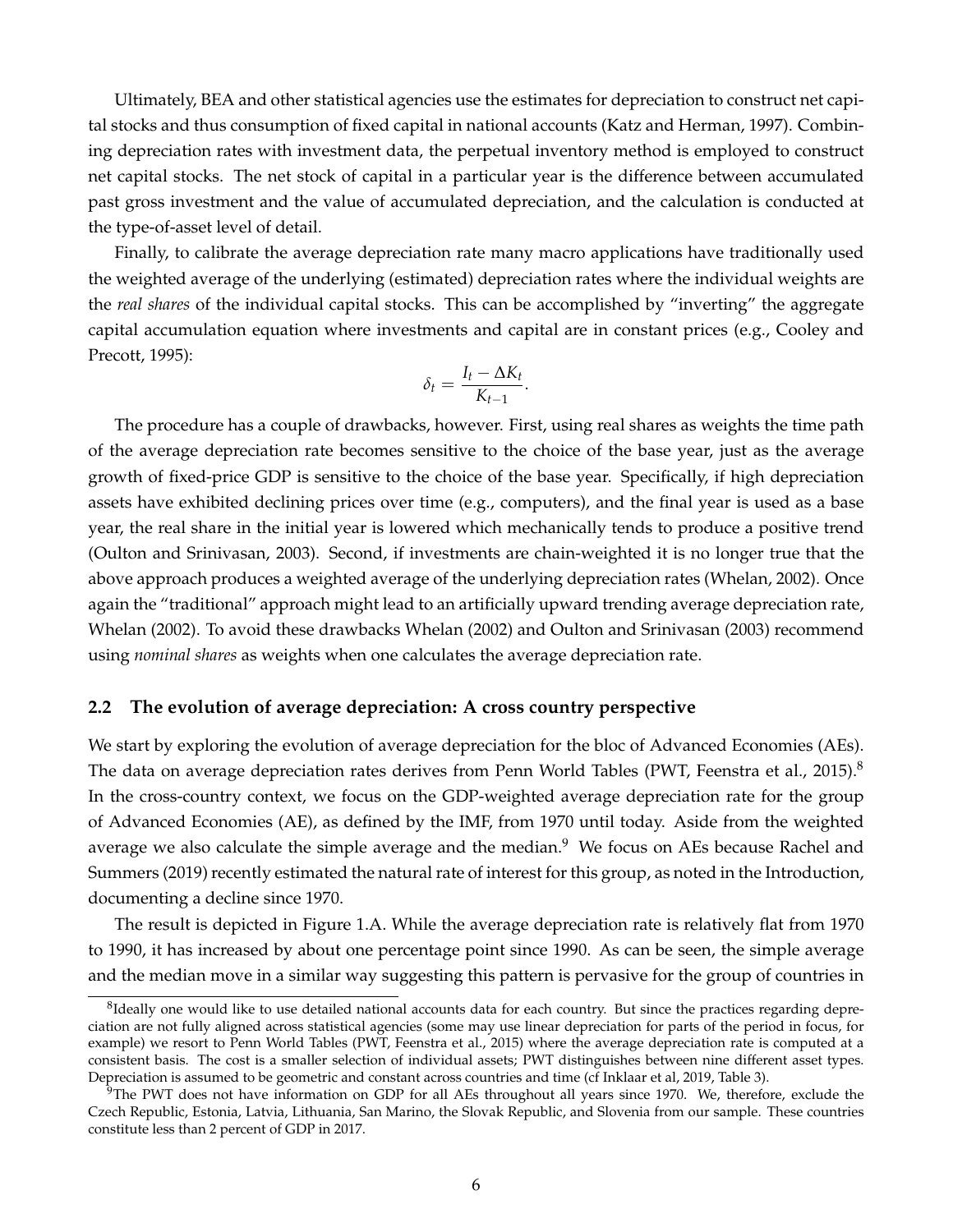

Figure 1: The Depreciation Rate for Advanced Economics (Source: PWT 9.1)

focus. With an eye to the analysis in the next section, where we focus on US experiences, panel B of the figure depicts the evolution of average depreciation in the US according to PWT. The path is similar to that detected for the AE group as a whole, albeit the recent increase is greater than that for the AE group.

Why has the depreciation rate increased? In the case of the PWT, where the capital stock comprises nine types of capital with depreciation rates assumed constant and identical across countries, the reason is a given: the composition of the capital stock has changed. Over time an increasing fraction of the capital stock consists of short-lived assets, such as ICT and software. At the same time, it is important to note that PWT calculates the average depreciation rate using real shares as weights (e.g. Inklaar et al., 2019). This has the unwelcome implication that the trend observed in Figure 1 is sensitive to the choice of the base year.<sup>10</sup>

To better understand the movements in average depreciation we, therefore, turn to data for the US. This change in perspective will allow us to explore the evolution of average depreciation using nominal shares as weights (Whelan, 2002; Oulton and Srinivasan, 2003). It will also allow us to perform a detailed decomposition analysis designed to shed light on the underlying drivers of the long-run evolution of average depreciation.

#### **2.3 The evolution of average depreciation: US data**

Based on BEA data, Figure 2 shows the evolution of the average depreciation rate for the United States from 1970-2020 (weighted by nominal capital). As is clear the overall increase in average depreciation for the US is a bit more modest than suggested by PWT data, and the time path is somewhat different. Using the BEA data, depreciation rises from the early 1970s until the early 1990s and stays more or less flat until 2020, compared with a more gradual increase for the PWT data. Quantitatively the average depreciation rate rises by about one percentage point from 1970 to 2020.

Using the richer BEA dataset it is possible to analyze the proximate sources of this increase at a higher level of resolution. Specifically, to explore the source of rising depreciation we use the detailed subdivision of 72 asset types. We next calculate the overall depreciation rate as  $\delta_t = \sum_i \delta_{i,t} K_{i,t}/K_t$ , where

 $10$ Though the PWT relies on 9 underlying asset categories, the publicly available data only has four: Structures, machinery, transport equipment, and others. Since the detailed BEA data demonstrates that software and IT are particularly important we do not undertake an exercise where we weigh PWT data by nominal assets.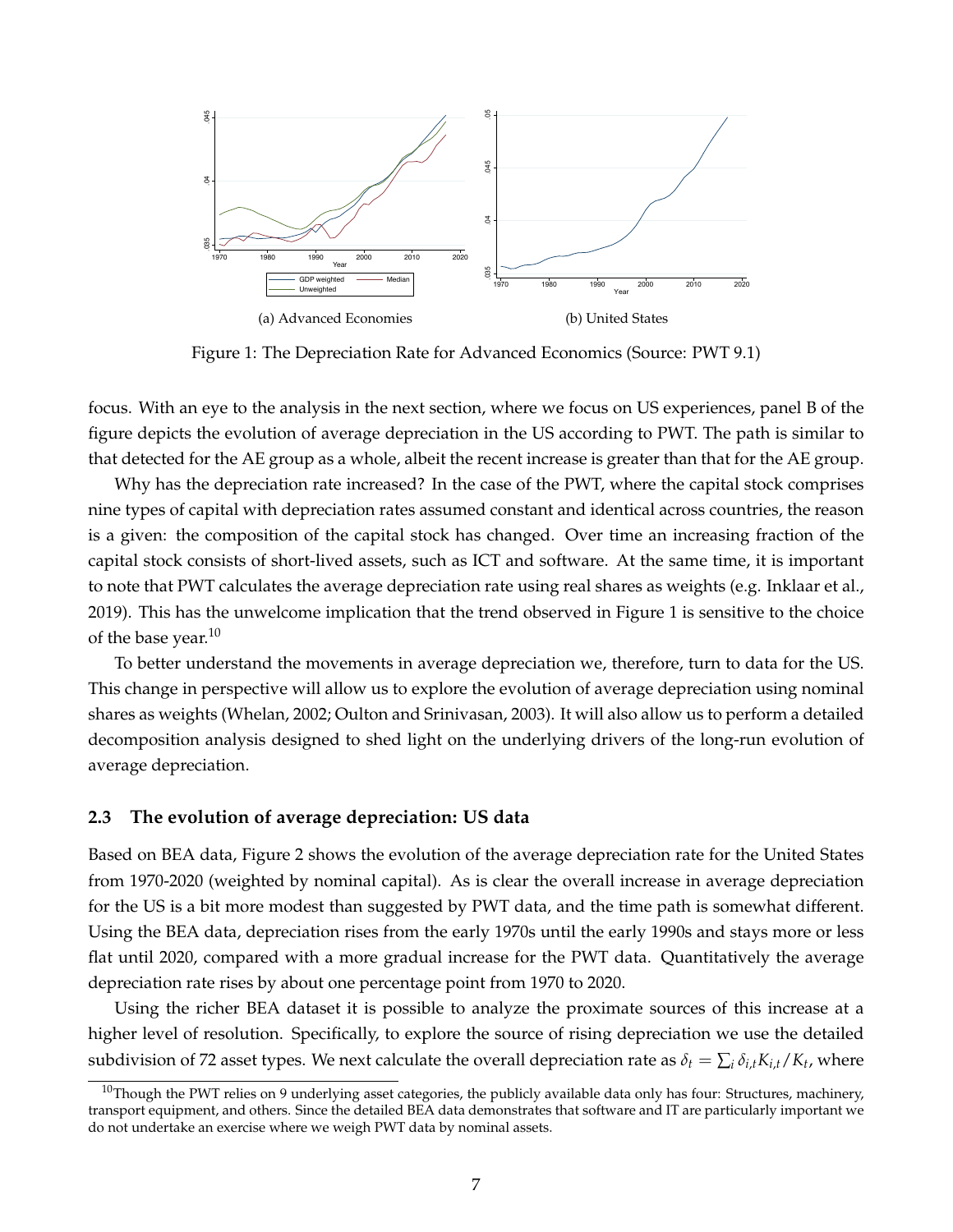

Figure 2: The Depreciation Rate for the United States (Weighted by Nominal Capital. Source: Bureau of Economic Analysis)

 $K_{i,t}$  is the nominal (current-cost) stock of private fixed asset of type *i* ( $K_t$  is the total stock) and  $\delta_{i,t}$  is the depreciation rate (deprecation divided by stock of capital for each asset type). Finally, we perform a decomposition of the change in the deprecation rate between period  $t - s$  and  $t$  as:<sup>11</sup>

$$
\delta_t - \delta_{t-s} = \underbrace{\sum_{i} \delta_{i,t-s} \left( \frac{K_{i,t}}{K_t} - \frac{K_{i,t-s}}{K_{t-s}} \right)}_{\text{Reallocation}} + \underbrace{\sum_{i} \frac{K_{i,t}}{K_t} \left( \delta_{i,t} - \delta_{i,t-s} \right)}_{\text{Change within asset type}},
$$

where the first term gives changes in the aggregate depreciation rate from differential growth in asset classes with different depreciation rates, and the second term considers changes in the depreciation rate within asset types.

Figure 3.A performs this decomposition for each one of the decades from 1970 to 2020 as well as the whole period. Though there has been substantial variation over the decades, the two terms are of roughly equal importance.<sup>12</sup> Since the 72 asset types used for the calculations here are themselves aggregates of finer asset types, this estimate presents a lower bound on what the reallocation effect would be from a finer disaggregation. ICT and software are important drivers of the increase in depreciation: Whereas the increase in depreciation across all assets is 1 percentage point, it is 0.8 when excluding ICT and 0.2 when excluding both ICT and software.

As can be seen from the figure the analysis suggests a roughly 50/50 split between reallocation and change within asset types. This raises the question of whether the observed movements are related to reallocation across industries, or if the movements in average depreciation are a within-sector phenomenon.

Panel B of Figure 3 shows an analogous decomposition across 18 industries. The figure shows that the entire change comes from within-industry changes with a minor negative contribution from reallocation. As a result, the underlying changes in the capital stock which account for the rise in depreciation is a pervasive phenomenon across sectors.

 $11$ Autor, Dorn, Katz, Patterson and Van Reenen (2020) use the same approach to decompose the change in the labor share amongst firms.

<sup>&</sup>lt;sup>12</sup>The negative reallocation effect from 2000-2009 is primarily due to a peak in ICT/software capital around the Dot-com boom around the year 2000. There is some contribution from growing real estate capital until 2009 as well.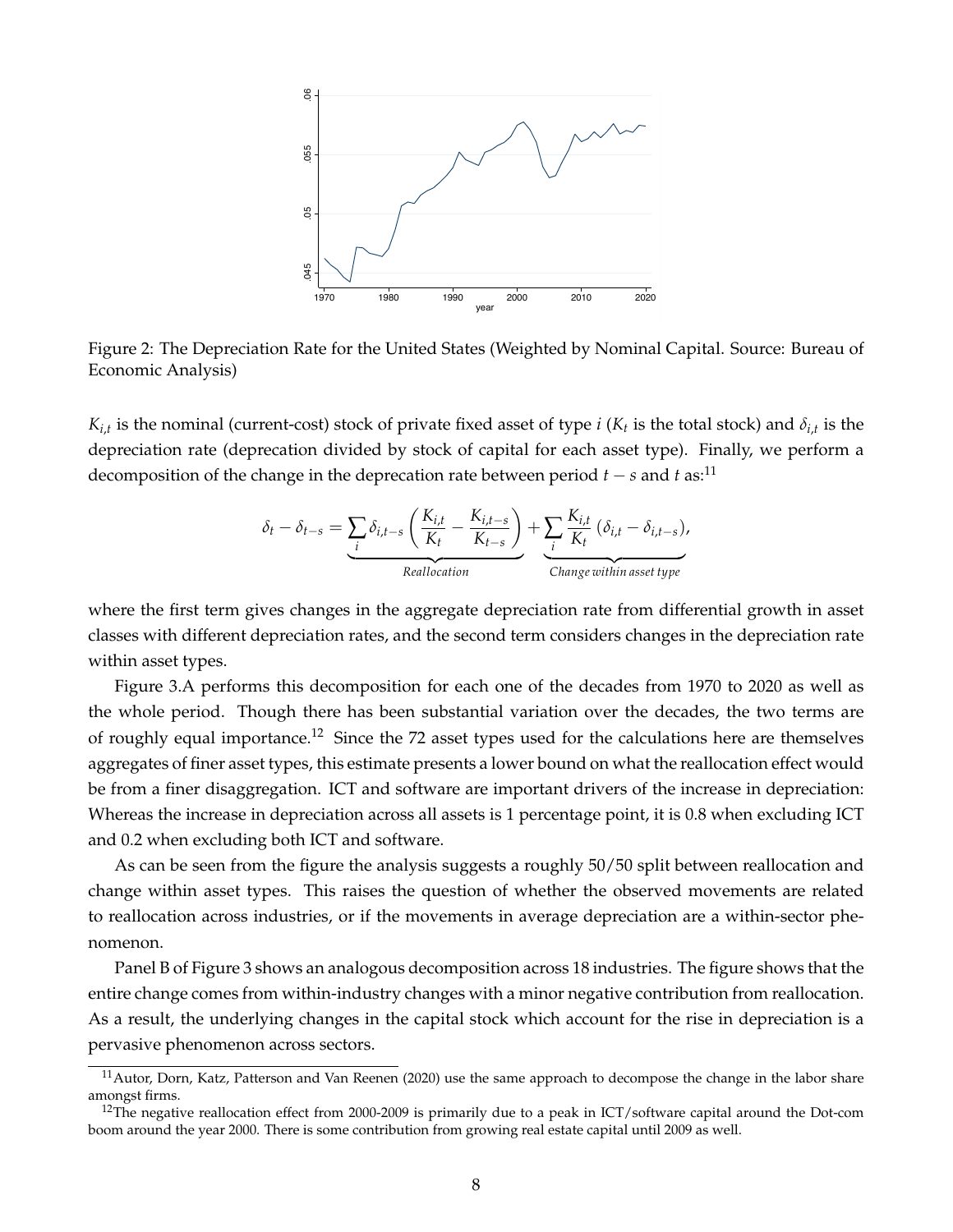



#### **2.4 Discussion**

The average rate of capital depreciation has risen since 1970 in the US. In light of the similarity in the trajectory for average depreciation for the US and the bloc of AEs, according to PWT, the increase is probably a pervasive phenomenon. The increase is particularly marked in the beginning of the period flattening out in the end.<sup>13</sup>

As discussed above, average depreciation rates are affected by both physical "wear and tear" and revaluation; if the (relative) price of used capital declines it shows up as faster capital depreciation. When the resale value of capital falls it may however also reflect that investment goods are firm- or sectorspecific. Studying aerospace plant closings Ramey and Shapiro (2001) find evidence that investment specificity appears to be important in practice. But since inter-sectoral reallocation seems to be of minor importance to the rise in average depreciation this latter channel is probably not paramount to the issue in hand. This leaves accelerated physical decay and revaluation.<sup>14</sup>

There is no general way in which to fully separate "wear and tear" from revaluation, (Hall, 1968), so the data may be taken to imply that over time the capital stock increasingly consists of capital types featuring faster physical depreciation, revaluation or both. In the context of IT equipment, the revaluation channel is most likely relatively more important (Geske et al, 2007), albeit age-related effects also seem to matter (Doms et al., 2004).<sup>15</sup> What does economic theory predict should be the consequence on the

 $13$ The time path of depreciation is markedly different from what emerges using PWT due to the change in weighing; real weights in PWT, and nominal weights here. A big part of the increase, as discussed above, is due to ICT and software which usually is viewed as a general purpose technology. An ad hoc way to mimic the arrival of a general purpose technology within the standard Solow model is to simultaneously vary total factor productivity and the depreciation rate (see Aghion and Howitt, 1998, Ch. 8.4). The first parameter change is meant to capture the long-run increase in productivity, and the second captures the initial slump, originating from obsolescence of machines embodying the old technology. The observed time path of depreciation for the US is thus broadly consistent with the first part of this kind of rough narrative, bearing the great productivity slowdown in mind which emerges in the early 1970s.

 $14$ The study by Ramey and Shapiro (2001) also contributes to the literature on capital depreciation in that they have access to the actual purchase price of the equipment, which otherwise is assumed in the literature to be identical to the list price. Moreover, by studying a natural experiment (plant closings) their sales data should be free of the "lemons problem" which refers to the concern that part of the price reduction that the literature classifies as depreciation may be due to selection. Reassuringly their estimates are fairly similar to existing estimates in the literature.

<sup>&</sup>lt;sup>15</sup>As pointed out by the authors, this channel undoubtedly captures more than physical decay. E.g., if new software becomes progressively harder to run on existing IT equipment this will show up as an "age effect", which illustrates the point that economic and physical depreciation is hard to disentangle in practice.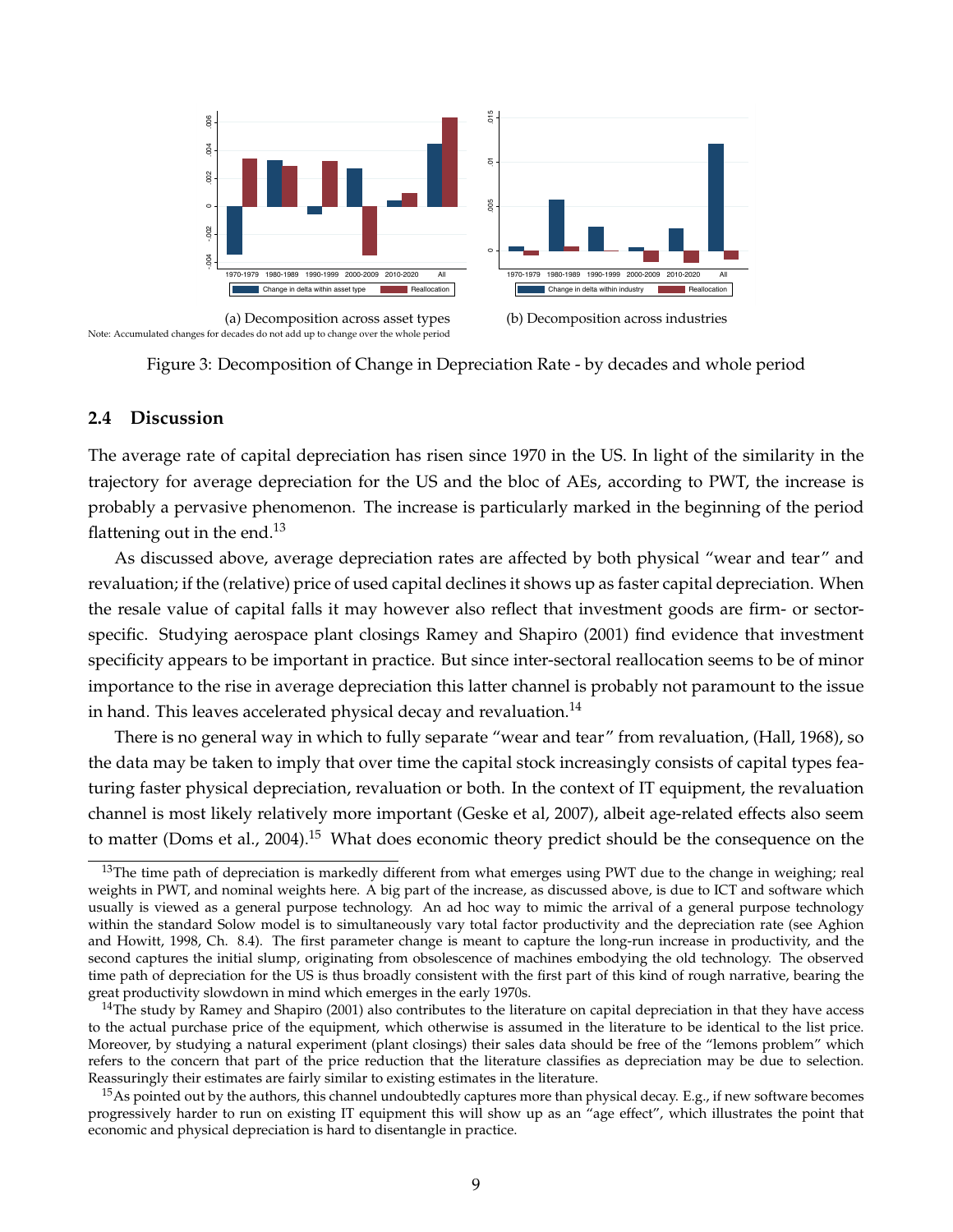

Figure 4: Equilibrium in the Capital Market

steady-state real rate of interest?

## **3 Depreciation and the real rate in standard growth models: A review**

The analysis in this paper will be conducted within a closed economy setting since we are pondering the causes of what is likely an international phenomenon occurring across all AEs. When considering economic areas of this size as a bloc the closed economy assumption is a common analytical simplification. More importantly, Rachel and Summers (2019) recently documented that for the group of AEs the consolidated current account has been more or less in balance since the end of the 1970s. As a result, total investments in the area have de facto been constrained by total savings, which justifies the closed economy assumption.

Figure 4 illustrates the instantaneous equilibrium in the capital market of a neoclassical growth model for a competitive one-sector economy. It involves two schedules: the downward-sloping demand for capital from profit maximization which equates the real rate of return to the net marginal product of capital, and the instantaneous supply of capital which is fixed in the short run. To begin we will focus on the impact of physical depreciation and then turn to revaluation.

If capital depreciation rises, the demand for capital shifts inwards due to a declining net marginal product. This produces a force that pushes down the real rate of interest, as illustrated in Figure 5. But the long-run (steady-state) impact depends on how the supply of capital subsequently changes.

Suppose we initially are located in the steady state of a Ramsey-Cass-Koopmans (RCK) model. An increase in the rate of capital depreciation will reduce the long-run stock of capital in efficiency units ensuring that in the new steady state the real rate of return is left unaffected; that is, the economy moves from point A to point C in the figure. Another way to state this result would be to say that the supply of capital is perfectly elastic in the long run, which would amount to assuming a horizontal supply curve in this case going through both points C and A.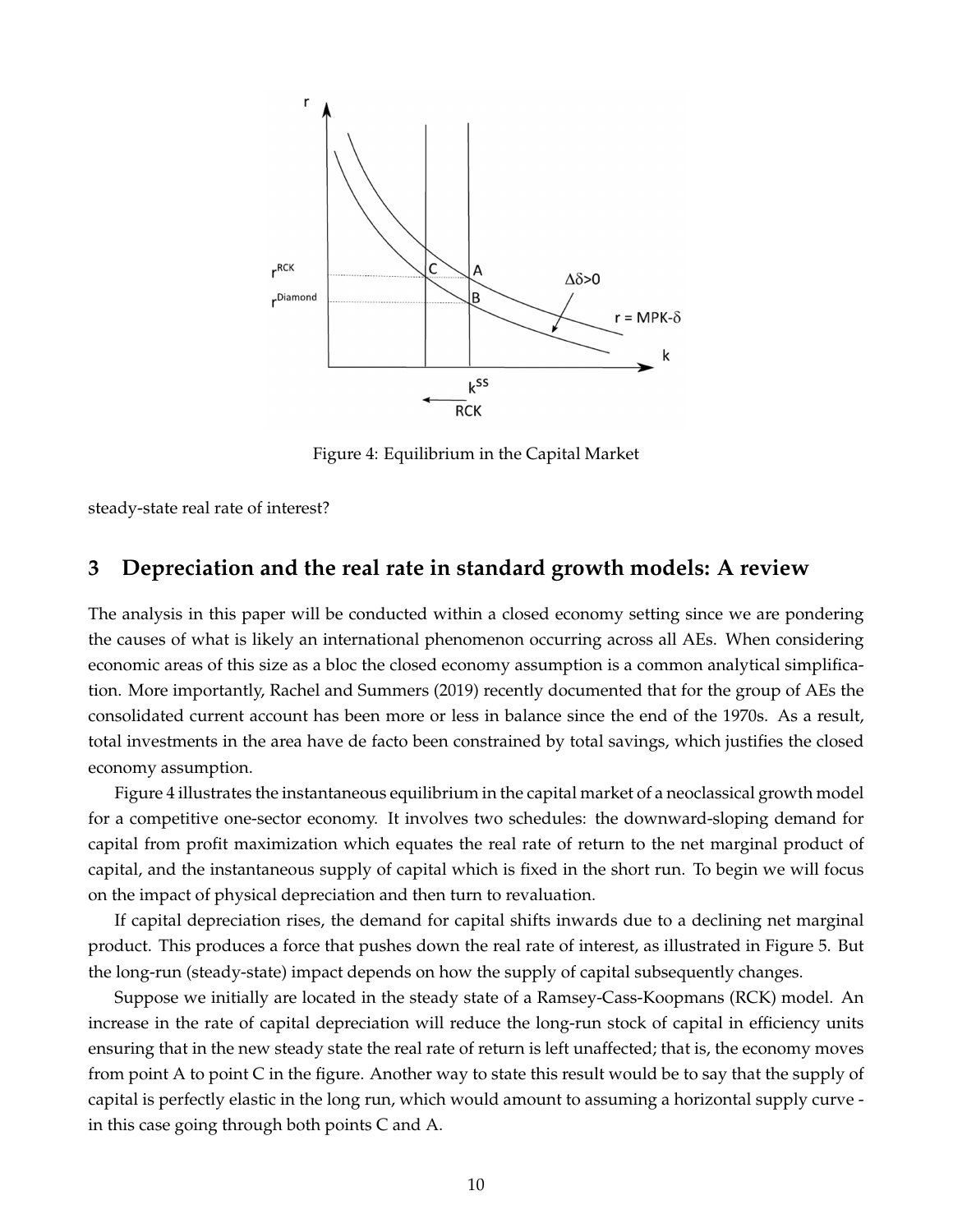Suppose, alternatively, that we are in a steady state of a Diamond model. If the savings rate of the young is insensitive to the real rate of return (because preferences are logarithmic, say) the steady-state capital stock is unaffected by an increase in the depreciation rate. As a result, in the new steady state the real rate is lowered by the increase in the depreciation rate on a 1:1 basis; the economy moves from point A to point B in the figure.<sup>16</sup>

Another way to state the latter result would be to say that the supply curve is vertical - in this case going through both points A and B. Of course, log preferences can be viewed as an extreme assumption. If the savings rate of the young is rising in the real rate of return, the supply curve is upward-sloping rather than vertical. Higher depreciation still lowers the steady-state real rate, but less so. The preceding remarks are demonstrated more formally in the appendix.<sup>17</sup>

Why do the conclusions differ so markedly? The reason is that the two models fundamentally differ in terms of how savings are related to the factor income distribution; in a RCK model, savings depend on capital income whereas savings depend on wage income (which accrues to the young) in the Diamond setting (Bertola, 1994). A higher depreciation rate serves to lower capital income which ultimately lowers the long-run supply of capital and causes the RCK economy to move from point B to C in transition from the old steady state to the new. This does not occur in a Diamond model where savings depend on wage income.

At a deeper level, the difference in the response of capital accumulation to changes in physical depreciation is caused by differences in the savings *motive*. In a pure Diamond model, the life cycle motive is all-important which therefore leaves savings chiefly dependent on (lifetime) wage income. When the OLG framework is extended by altruistic preferences Barro (1974) shows that the resulting model is dynamically isomorphic to an RCK model. Hence, the key reason why capital income matters is the bequest motive's importance to savings.

This means that in forming expectations about how the long-run supply of capital changes when capital depreciation rises, the relative importance of bequest in total savings is the key question. In the next section, we develop a "hybrid-model" where both the life-cycle motive and the bequest motive are present and demonstrate this more formally.<sup>18</sup>

Though this discussion focused on physical capital, as discussed above the observed rise in depreciation is equally likely to be the result of revaluation considering the key role played by IT, software etc. in the observed increase in average depreciation. Karabarbounis and Neiman (2014) show an accelerating decline in the global price of investment goods from 1980 since when real prices have declined by around 2 percent a year to 2010. This would depreciate the value of existing capital goods.

To see the influence from revaluation in a simple way, suppose we extend the above analysis to a two-sector setting distinguishing between investment and consumption goods. We normalize the price of consumption goods to 1, and to simplify matters, consider a one-period problem facing a profit-

<sup>&</sup>lt;sup>16</sup>A Solow-Swan model contains an interesting third type of prediction. If the economy is precisely in the golden rule steady state changes in capital depreciation leaves the steady state real rate unaffected, but if the economy is dynamically efficient it increases the steady state real rate, and vice-versa if it is dynamically inefficient. See the appendix for details.

 $17$ Moll, Restrepo and, Rachel (2021) develop a model with an upward-sloping supply curve of capital in the interest rate arising from a specific dissipation shock to wealth accumulation and argue that a broad class of models would feature upwardsloping supply curves. Though our focus here is on the savings motive, other models with an upward sloping supply curve would also find that a higher depreciation rate lowers the real interest rate.

<sup>18</sup>It would appear to be uncontroversial to assert that *both* motives matter in practice (Dynan et al., 2002), albeit the relative strength of the two motives remains a matter of debate (De Nardi et al. , 2016).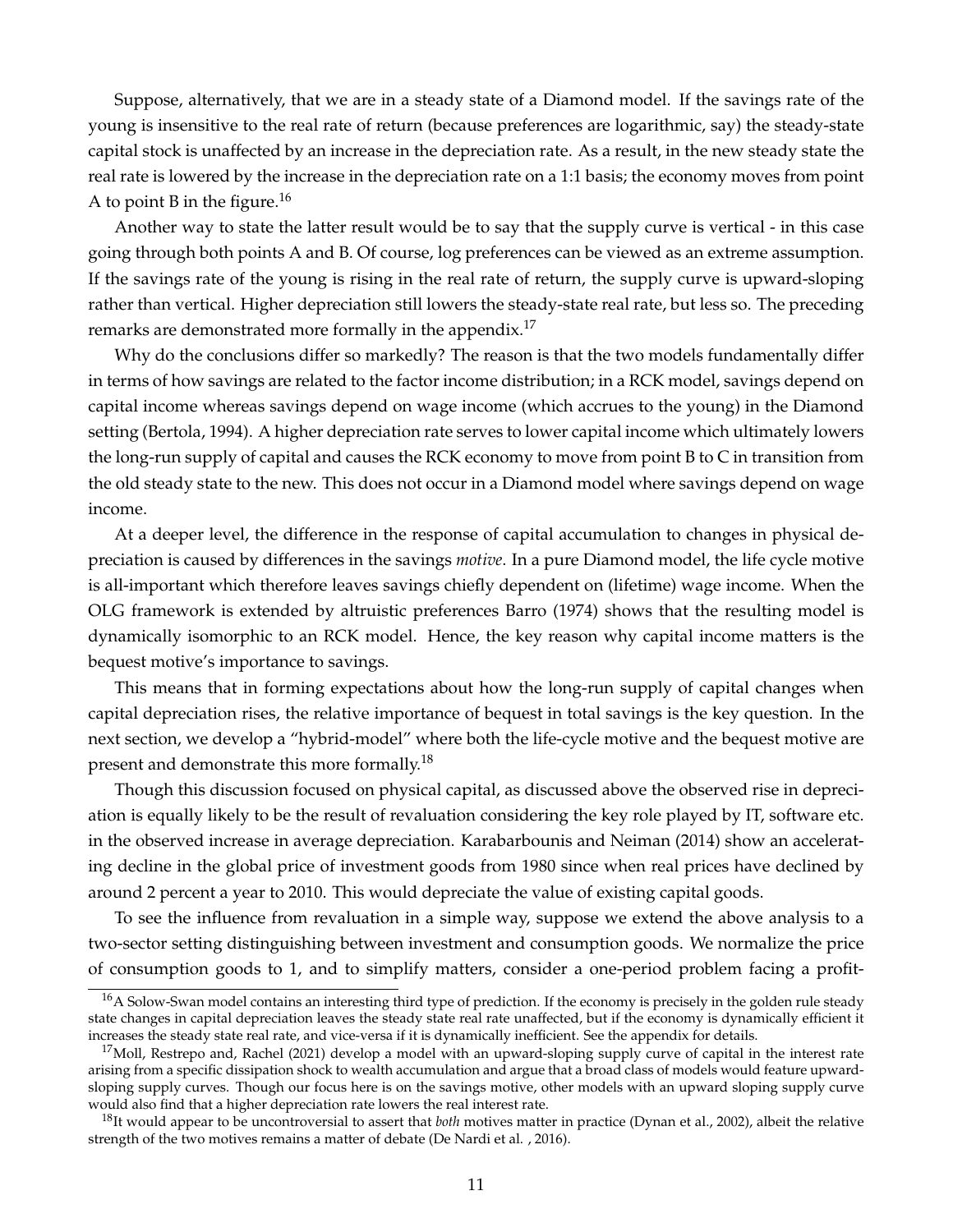maximizing representative firm. Profits are given by

$$
\Pi = F(K_t, A_t L_t) + p_t (1 - \delta) K_t - w_t L_t - (1 + r_t) p_{t-1} K_t,
$$

where F is a CRS production function,  $p_t$  is the price of investment goods in period  $t$ ,  $K_t$  and  $L_t$  are factor uses,  $w_t$  is the wage and  $r_t$  the real interest rate.  $A_t$  is a technology parameter. At the beginning of the period, the firm can be thought to issue corporate bonds, which are purchased by investors. This enables the firm to acquire capital for production purposes  $(p_{t-1}K_t)$ . It then produces and pays wages to its employees. At the end of the period, it sells the remaining capital stock (i.e., the fraction  $1 - \delta$ ) at the prevailing price  $(p_t)$  and retires the corporate bonds. The first-order condition for capital equates the marginal product of capital to the user-cost of capital

$$
F_K = p_{t-1} \left[ 1 + r_t - \frac{p_t}{p_{t-1}} \left( 1 - \delta \right) \right].
$$

In the one sector setting this condition reduces to the one featured in Figure 5:  $F_K = MPK = r_t + \delta$ . But in the two-sector setting, the (relative) price of capital reflects buying and selling of capital may involve either capital gains or losses. In the case where the price of capital is declining over time, relative to the price of consumption, the transaction involves a capital loss which raises the user-cost of capital just like higher physical capital depreciation does. From a partial perspective, therefore, there is no difference between an increase in  $\delta$  or a fall in  $p_t/p_{t-1}$ ; both will serve to reduce the demand for capital by forward-looking firms. As discussed in the last section, the rise in NIPA average depreciation is most likely caused by either rising physical depreciation ( $\delta$ ), revaluation ( $p_t/p_{t-1} < 1$ ), or both.

From a broader perspective, however, there is a difference in that the fall in the price of capital is endogenous. It might, for instance, be caused by a faster rate of technological changes in the capital goods-producing sector than what prevails in the consumption goods sector. A faster decline in the (relative) price of capital, therefore, reflects a faster rate of technological change which will matter to capital accumulation in its own right via the long-run growth rate of the economy. But a similar outcome to the one described in the one sector setting can be obtained if this last effect is eliminated.

Below we construct a two-sector model where investment goods and consumption goods are produced with similar technologies, differing only in the rate of technological progress.<sup>19</sup> The steady-state growth rate of the economy combines these two. An increase in the growth rate of technology for investment goods will increase the overall growth rate of the economy, which has not generally been observed. However, a shift in technological growth from consumption goods to investment goods leaves the growth rate of the overall economy constant but drives the prices of investment goods down thus producing the effect on the user-cost of capital discussed above.<sup>20</sup> In this case, the remarks above will carry over: faster economic depreciation will lower the real rate of return in the Diamond setting, but not in the RCK setting. Again, this difference in outcomes ultimately depends on the relative importance

<sup>&</sup>lt;sup>19</sup> Alternatively, we could have built a vintage capital model along the lines of Phelps (1962). This will give rise to the same result.

 $^{20}$ This is related, but distinct, from a recent literature arguing that technological change has shifted in favor of automation without increasing the overall growth rate of the economy (Acemoglu and Restrepo, 2019) and Hémous and Olsen (2022). *Automation*, however, is the replacement of labor tasks with tasks performed by capital, whereas faster technological growth in investment goods is the more rapid replacement of capital by new vintages of capital.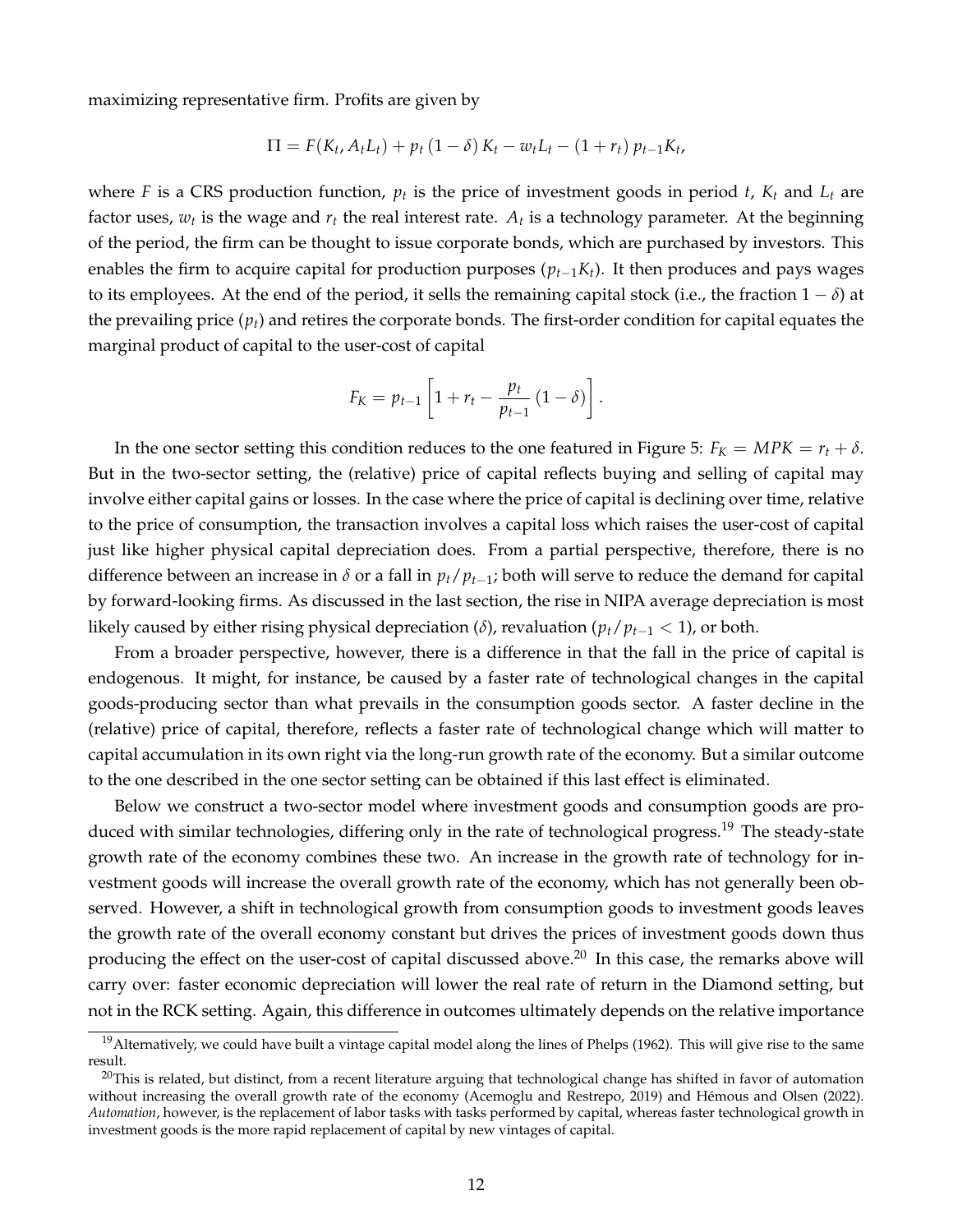of bequest in total savings since this governs how sensitive savings are to change in capital income and therefore depreciation. We develop this intuition further in the next section.

## **4 The Model**

We consider an overlapping-generations economy. Time is discrete  $t = 1, 2, \ldots, \infty$ . The economy is closed, and all markets are competitive. The economy comprises two sectors that produce consumption goods and investment goods, respectively. The price of consumption is normalized to one. Both sectors experience exogenous technological change. There is no population growth and the two generations are of equal size and normalized to one. The details are given below.

#### **4.1 Consumers**

Individuals live for two periods. In the first period of life, they supply a unit of labor inelastically for which they receive a wage. They receive bequests and save. During old-age individuals consume and pass on bequests to their heir from their savings during youth. Lifetime utility for a generation born at time *t* is

$$
u_t = \ln c_{1,t} + \frac{1}{1+\rho}(\ln c_{2t+1} + \eta \ln b_{t+1}).
$$

where  $c_{1,t}$  is consumption during youth and  $c_{2,t}$  is consumption during retirement,  $b_{t+1}$  is bequests while  $\rho$  represents time preferences. Per period utility is logarithmic, which implies that the savings rate will be independent of the real rate; we discuss below how our results are likely affected if this assumption is relaxed.

The bequest motive is captured by joy-of-giving preferences, and *η* parameterizes the strength of the bequest motive. An alternative modeling approach is to assume that households behave dynastically, deriving utility from the utility of the descendants and so on. But this will produce a model where the aggregate savings behavior is isomorphic to an infinitely lived consumer if bequests are passed on, which implies that steady state savings solely depend on capital income (Barro, 1974; Bertola, 1994). In order to produce behavior where both wages and capital income matter, we, therefore, resort to the joy-of-giving specification.<sup>21</sup>

The budget constraints are

$$
c_{1t} + s_t = w_t + b_t \equiv I_t,
$$
  
(1 + r<sub>t+1</sub>)  $s_t = c_{2t+1} + b_{t+1}$ ,

where the assumption that each generation is of equal size eliminates any need to normalize first period bequest. Accordingly, the first period income comprises wage income, *w*, and bequest. Second period income consists of savings during youth with interest, where  $r_{t+1}$  is the real rate of interest.

 $21$ The assumption that consumer welfare depends on terminal wealth, or bequest, goes back to Yaari (1964). The empirical relevance of a bequest motive is well established albeit the strength of the motive, relative to the life-cycle motive, is an active area of research. See De Nardi, French and Jones (2016).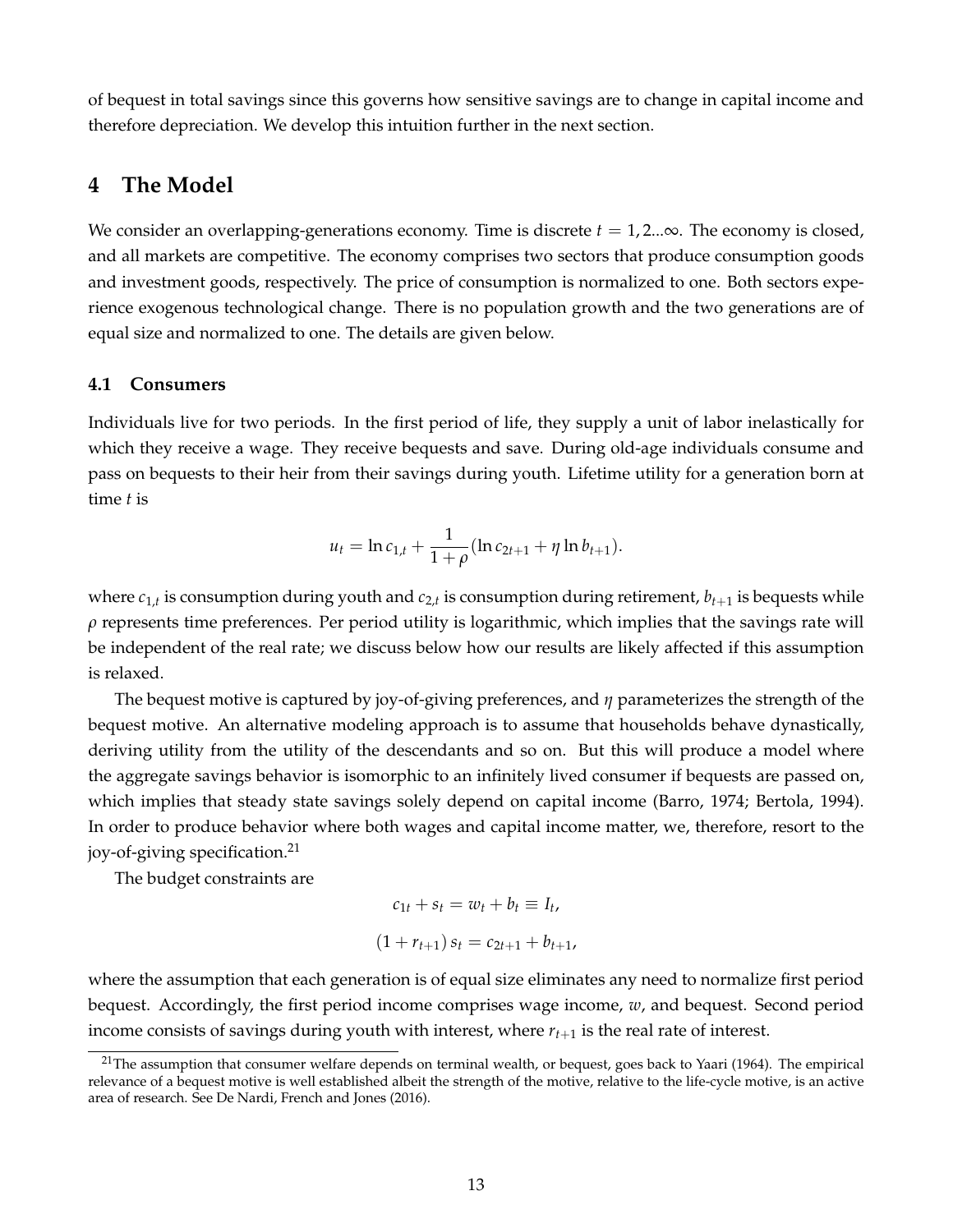Maximizing life-time utility subject to these constrains leads to the following solutions for first period savings and late-in-life bequest

$$
s_{t} = \frac{1 + \eta}{2 + \rho + \eta} I_{t},
$$
  

$$
b_{t+1} = \frac{\eta}{1 + \eta} (1 + r_{t+1}) s_{t}.
$$

Log preferences imply that the savings rate is independent of the real rate of return. The presence of a bequest motive  $(\eta > 0)$  increases the savings rate compared to a standard two-sector OLG model. Moreover, consumers divide their accumulated lifetime wealth between own old age consumption and bequest for their offspring; the split becomes more favorable to the next generation if *η* increases in size.

Taken together this behavior implies, in contrast to a Diamond (1965) model with logarithmic preferences, that the real rate of return will influence the process of capital accumulation: A higher real rate increases accumulated savings which translates into greater bequests and thus the income of the next generation which then fuels more savings. The strength of this channel depends on the size of *η* . As a result, both wage income and capital income will influence capital accumulation in the present setting.

#### **4.2 Production**

The economy comprises two competitive sectors that are equipped with Cobb-Douglas production technologies:

$$
C_t = K_{c,t}^{\alpha} (A_{c,t} L_{c,t})^{1-\alpha}, \qquad (1)
$$

$$
I_t = K_{I,t}^{\alpha} (A_{I,t} L_{I,t})^{1-\alpha}.
$$
 (2)

*C* is aggregate consumption, *I* is aggregate investment, *K* is capital, *L* is labor and *A* is technology. We assume technology progresses at an exogenous rate, and that the speed of technological change is faster in the investment good sector

$$
\frac{A_{c,t+1}}{A_{c,t}} = 1 + g_c < \frac{A_{I,t+1}}{A_{I,t}} = 1 + g_I.
$$

The Cobb-Douglas assumption plays an important role in eliminating the standard reason why a decline in the relative price of investment should matter to the real rate of interest. The standard mechanism works as follows. When the price of investment declines it affects investment demand in two ways, for given amounts of savings. Holding the marginal product of capital constant a reduction in the price of investments will increase the return to investments 1:1 as a given amount of savings buys more capital. But, holding savings constant, more investment works to lower the marginal product of capital and hence the return to investment. The net effect on investment demand will be negative (positive) if the elasticity of substitution between labor and capital is below (above) one (Sajedi and Twaites, 2016; Rachel and Smith, 2017). Hence, the Cobb-Douglas assumption, featuring an elasticity of substitution of one, ensures that the standard mechanism does not influence the real rate.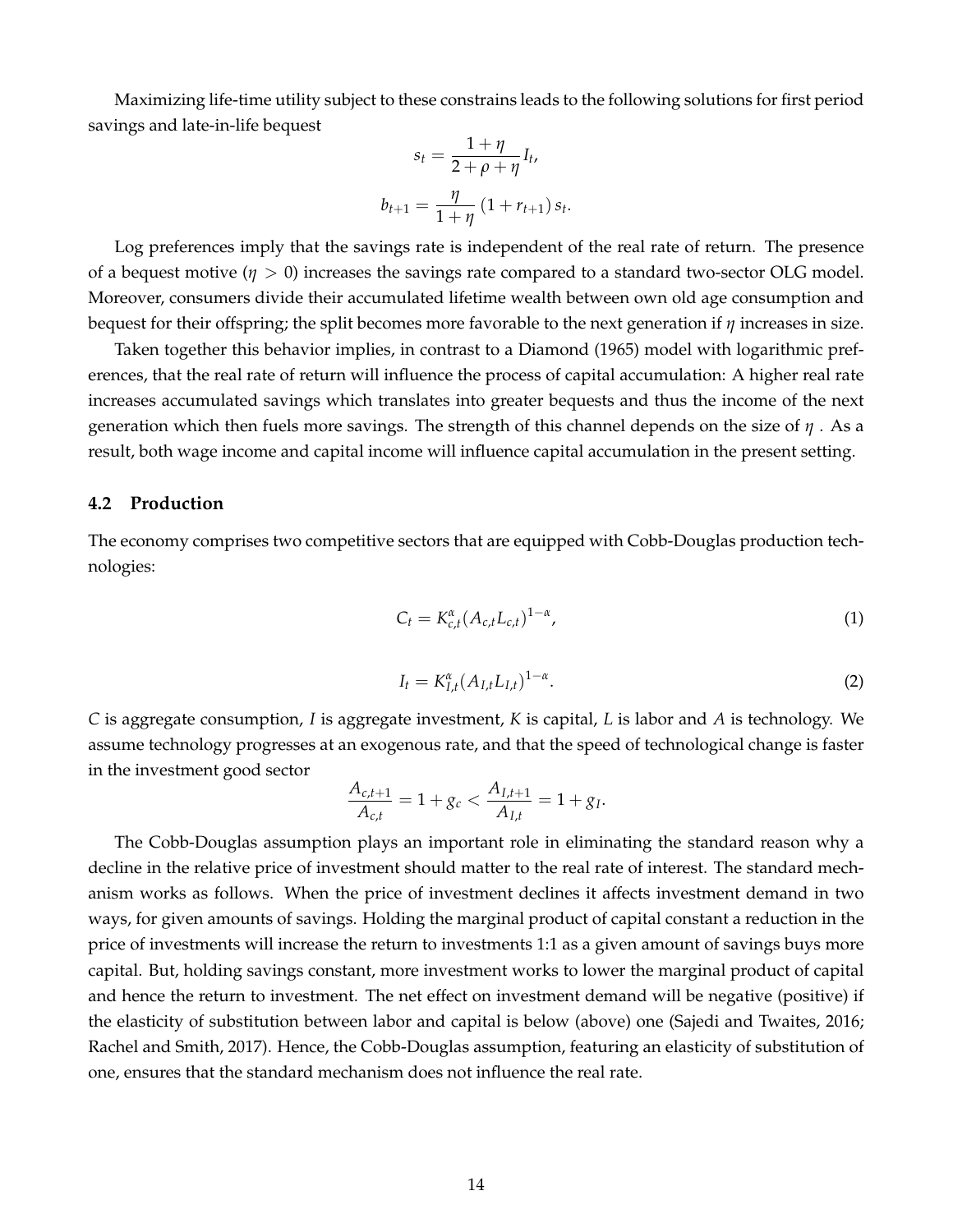The period *t* decision problem of the representative firm in the consumption goods sector is

$$
\max K_{c,t}^{\alpha}(A_{c,t}L_{c,t})^{1-\alpha} + (1-\delta) p_t K_{c,t} - K_{c,t} p_{t-1} (1+r_t) - w_t L_{c,t},
$$

where *p* is the price of investment goods in terms of consumption goods. To fully understand this profit function a few remarks are warranted.

In any given period, say period *t* − 1, a young generation is saving. At the end of the period, these individuals lend their savings to upcoming firms that wish to produce during period *t*, either consumption goods or investment goods. With these funds, the firm acquires capital at the going rate, *pt*−1. When period *t* dawns the producers use their acquired capital along with labor (hired at the wage *wt*) to produce their output. They then sell the non-depreciated capital (the fraction  $1 - \delta$ ) at the going price,  $p_t$ , and pay back savers the sum borrowed with interest. This timing implies that changes in the relative price of investment across periods will influence the user-cost of capital: if the price goes up the firm obtains a capital gain, and if the price declines - as is the case in the present model - the transaction involves a capital loss.

The first order conditions are

$$
p_{t-1} \left[ (1 + r_t) - \frac{p_t}{p_{t-1}} (1 - \delta) \right] \equiv u_t = \alpha K_{c,t}^{\alpha - 1} (A_{c,t} L_{c,t})^{1 - \alpha},
$$
  

$$
w_t = (1 - \alpha) K_{c,t}^{\alpha} (A_{c,t})^{1 - \alpha} (L_{c,t})^{-\alpha}
$$

where *u<sup>t</sup>* is the user-cost of capital which comprises the purchase price of capital, *pt*−1, the cost of borrowing, *r<sup>t</sup>* , the cost of physical depreciation, *δ*, and the capital losses due to a declining price of investment, *p*<sup>*t*</sup>  $\le$  *p*<sup>*t*</sup>−1. The corresponding conditions for the investment goods producer are

$$
u_t = p_t \alpha K_{I,t}^{\alpha-1} (A_{I,t} L_{I,t})^{1-\alpha}, w_t = p_t (1-\alpha) K_{I,t}^{\alpha} (A_{I,t})^{1-\alpha} (L_{I,t})^{-\alpha}
$$

where the unit cost of the inputs equal the value of the marginal product of capital and labor, respectively. Since the factor prices faced by produces are the same factor intensities are equalized:

$$
\frac{w_t}{u_t} = \frac{1 - \alpha}{\alpha} k_{I,t} = \frac{1 - \alpha}{\alpha} k_{c,t},
$$
\n(3)

where  $k_{c,t} = K_{c,t}/L_{c,t}$  and  $k_{I,t} = K_{I,t}/L_{I,t}$ .

#### **4.3 Aggregation**

The free mobility assumption and the requirement that both sectors are active implies that the relative price of investment goods in equilibrium is given by

$$
p_t = \left(\frac{A_{c,t}}{A_{I,t}}\right)^{1-\alpha},\tag{4}
$$

which along with (3) implies that total output can be written

$$
Y_t = C_t + p_t I_t = K_{c,t}^{\alpha} (A_{c,t} L_{c,t})^{1-\alpha} + p K_{I,t}^{\alpha} (A_{I,t} L_{I,t})^{1-\alpha} = K_t^{\alpha} (A_{c,t} L)^{1-\alpha}.
$$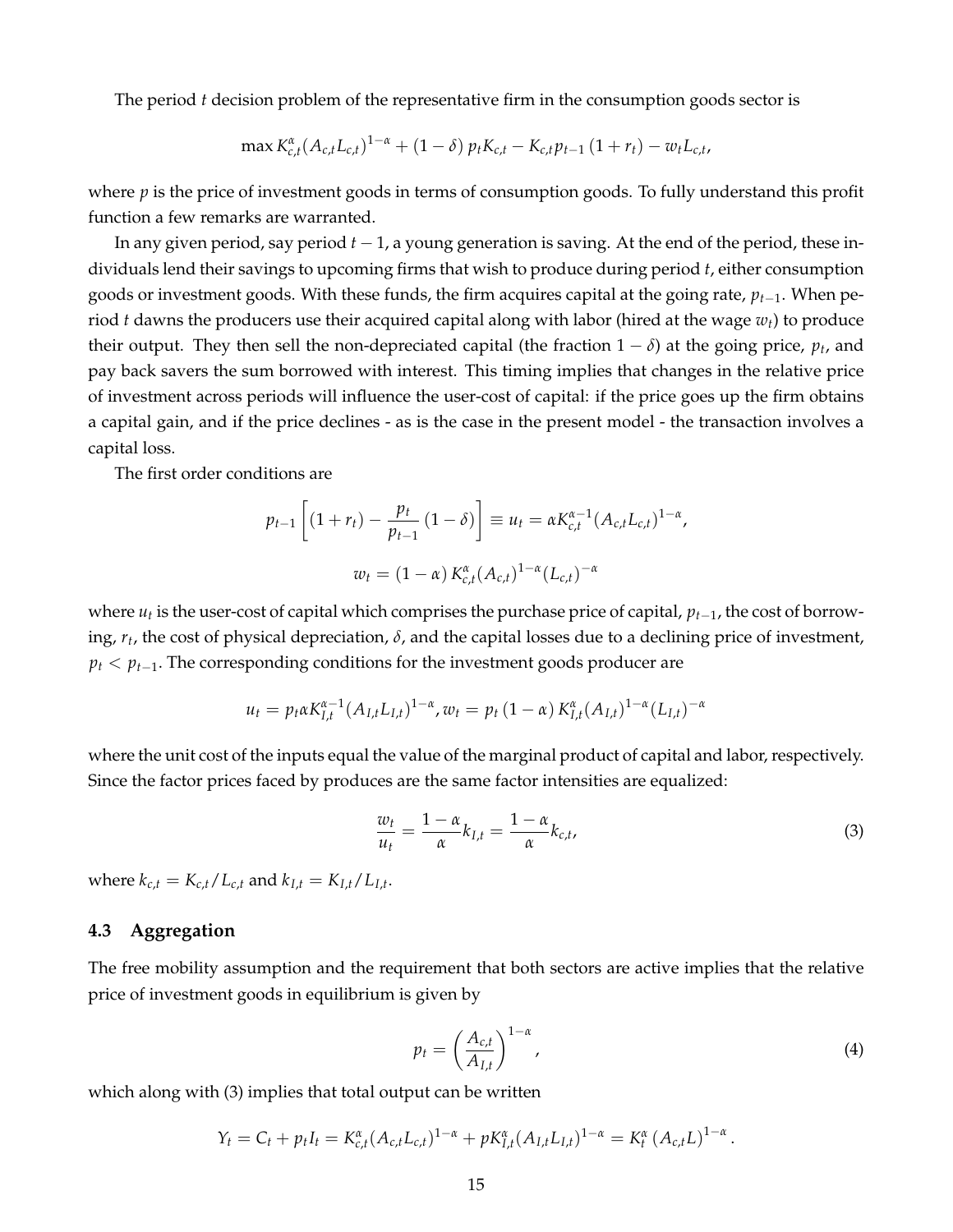Moreover, due to competitive markets and constant returns to scale total output equals total cost

$$
Y_t = w_t L + u_t K_t
$$

where we have used that the user-cost of capital equals the marginal product of capital:

$$
u_{t} = p_{t-1} \left[ (1 + r_{t}) - \frac{p_{t}}{p_{t-1}} (1 - \delta) \right] = \alpha \frac{Y_{t}}{K_{t}}.
$$

As a result the instantaneous equilibrium real rate of return is given by

$$
1 + r_t = \alpha \frac{Y_t}{p_{t-1} K_t} + \frac{p_t}{p_{t-1}} (1 - \delta),
$$
\n(5)

where

$$
\frac{p_t}{p_{t-1}} = \left(\frac{1+g_c}{1+g_I}\right)^{1-\alpha} < 1. \tag{6}
$$

Hence, keeping  $\frac{\gamma}{p_{t-1}K}$  constant faster technological change in the investment good sector relative to the consumption goods sector, or greater physical decay, lowers the real rate of return. Naturally, in the long run the (nominal) capital-output ratio adjusts as discussed in the next section.

#### **4.4 Macro dynamics**

The amount of capital available for future production is given by the (investment value of the) savings of the young

$$
p_t K_{t+1} = s_t,
$$

where it is recalled that the size of generations has been normalized to one. Substituting for optimal savings as well as (lagged) bequest leads to

$$
p_t K_{t+1} = \frac{1 + \eta}{2 + \rho + \eta} \left[ \frac{\eta}{1 + \eta} (1 + r_t) p_t K_t + (1 - \alpha) Y_t \right].
$$

The terms in the square bracket reflects that the income of the young is partly based on capital income, via bequests, and partly labor income. The two motives for savings, life-cycle and bequest, both influence capital accumulation, and their relative importance is determined by  $\eta$ ; if  $\eta = 0$  only wage income matters to the process of capital accumulation.

If we define the nominal capital stock in efficiency units as

$$
q_t \equiv \frac{p_{t-1}K_t}{A_{I,t}^{\alpha}A_{c,t}^{1-\alpha}}
$$

it can be shown that the (nominal) capital stock in efficiency units evolves in accordance with the following law of motion:

$$
q_{t+1} = \frac{1}{1+g} \frac{1+\eta}{2+\rho+\eta} \left\{ \left[ \frac{\eta}{1+\eta} \alpha + (1-\alpha) \right] y_t + \frac{\eta}{1+\eta} q_t (1-\delta) \frac{p_t}{p_{t-1}} \right\} \equiv \psi(q_t),
$$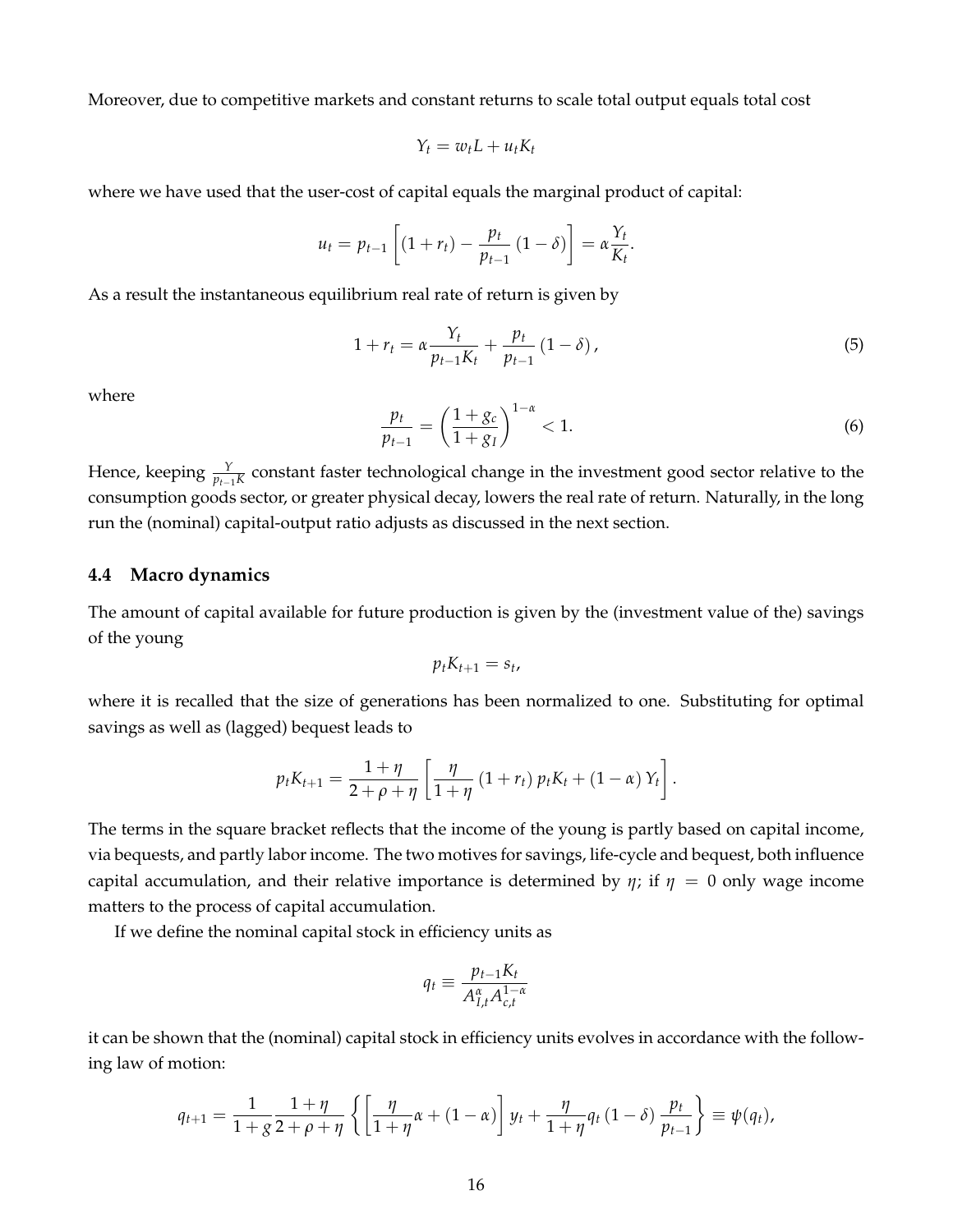where  $1+g\equiv (1+g_I)^{\alpha}(1+g_c)^{1-\alpha}$  is the long-run growth rate of output and  $\frac{p_t}{p_{t-1}}$  is constant (cf equation 6). Output in efficiency units is

$$
y_t = \frac{Y_t/L}{A_{I,t}^{\alpha} A_{c,t}^{1-\alpha}} = q_t^{\alpha} \left(\frac{p_{t-1}}{p_t}\right)^{\alpha}.
$$

Hence the law of motion for capital says, via the first term in the curly brackets, that when output increases it enables more capital accumulation since it stimulates both labor and capital income.<sup>22</sup> Greater physical decay or faster investment price deflation reduces savings and accumulation via the second term in the curly brackets as this reduces the net income of the young consumers via less bequest.

The dynamical system admits a unique and globally stable steady state where  $q_{t+1} = q_t = q^*$  since  $\psi(0)=0$ ,  $\psi'(q_t)>0$ ,  $\psi''(q_t)<0$ ,  $\lim_{q\to\infty}\psi'(q_t)=\infty$  and  $\lim_{q\to\infty}\psi'(q_t)=\frac{1}{1+g}\frac{\eta}{2+\rho+\eta}\left(1-\delta\right)\frac{p_t}{p_{t-1}}$  $\frac{p_t}{p_{t-1}} < 1$ . It is straightforward to show that in the steady state the ratio of output to (nominal) capital is

$$
\frac{y^*}{q^*} = \frac{(1+g)(2+\rho+\eta)}{\eta\alpha + (1+\eta)(1-\alpha)} - \frac{\eta(1-\delta)\frac{p_t}{p_{t-1}}}{\eta\alpha + (1+\eta)(1-\alpha)},\tag{7}
$$

In the steady state a declining price of investment goods serves to increase the average productivity of capital due to accelerating economic depreciation, capturing physical decay as well as revaluation. This only happens when the bequest motive is operative, as can be seen. The underlying cause is that when economic depreciation increases it reduces the return to savings, thus bequests and therefore the income of the young consumers. Capital accumulation is thereby reduced and this increases long-run average capital productivity.

The reason why relative prices appear nowhere else in the formula *except* via depreciation is due to the Cobb-Douglas production technology which features an elasticity of substitution between capital and labor of one. The two "traditional effects", discussed above, whereby a given amount of savings buys more capital – thus stimulating investments - and a declining marginal product of capital - thus discouraging investments - exactly cancel out.

#### **4.5 Analytical results**

Using equations (5) and (7) the steady state real rate of return is

$$
1 + r^* = \alpha \frac{y^*}{q^*} + \frac{p_t}{p_{t-1}} (1 - \delta) = \frac{\alpha (1 + g)(2 + \rho + \eta)}{\eta \alpha + (1 + \eta)(1 - \alpha)} + \frac{(1 + \eta)(1 - \alpha)}{\eta \alpha + (1 + \eta)(1 - \alpha)} \frac{p_t}{p_{t-1}} (1 - \delta), \tag{8}
$$

which is the first key result of the analysis.

When economic depreciation accelerates, either because  $\delta$  rises or  $\frac{p_t}{p_{t-1}}$  falls, the real rate declines. When depreciation rises it lowers the return to investment directly, but it also stifles capital accumulation if the bequest motive is operative (*η* > 0) which serves to increase the long-run return via a rising average product of capital in the steady state. The latter effect serves to partially counteract the direct impact of

<sup>&</sup>lt;sup>22</sup>Output rises when the price of investment (relative to consumption) declines. The latter appears for the following reason. The relative price of investment that matters to output in period t in a NIPA sense is  $p_t$ , via the expenditure identity, but the amount of capital in use during period *t* was bought at the price *pt*−<sup>1</sup> . When the price of investment decline, for nominal capital to output fixed, the amount of output produced in period *t* units of consumption goes up. In consumption terms there is a "capital gain" from the reduction in investment prices.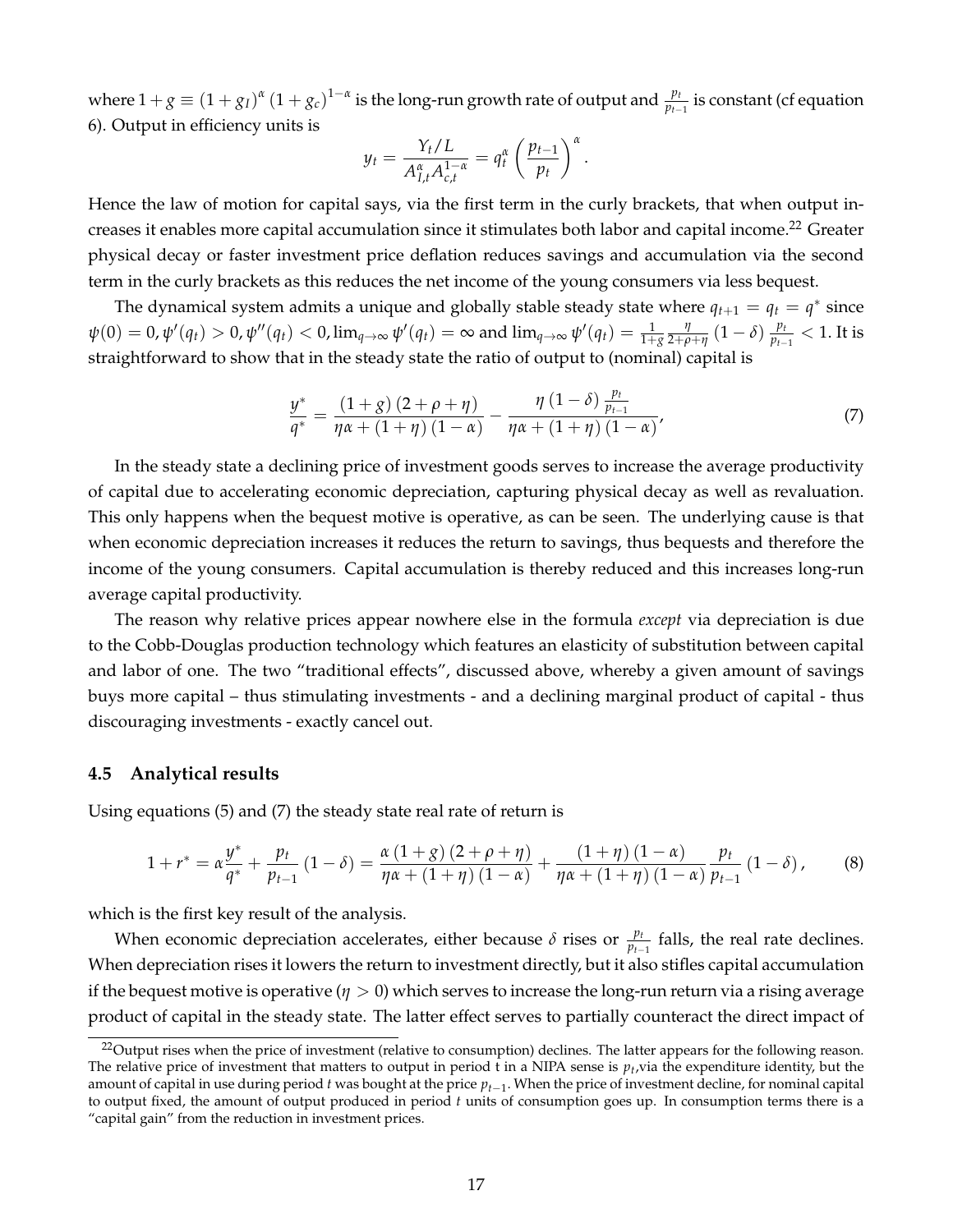depreciation. In the special case where bequest motive is absent  $(\eta = 0)$  the pass through of depreciation on the real rate is 1:1. Naturally, if the decline in  $p_t/p_{t-1}$  follows from an increase in  $1 + g_I$  (equation 6) the growth rate of the economy, *g*, would grow as well. This is not consistent with general trends in TFP growth. A natural exercise is therefore to increase in *g<sup>I</sup>* and lower *g<sup>c</sup>* so as to keep the overall growth rate constant.<sup>23</sup>

The result relies on the "double Cobb-Douglas" assumption: preferences, as well as production technology, is Cobb-Douglas. The Cobb-Douglas assumption in production is important to highlight that the standard reason why declining investment prices may lower the real rate is not present, as discussed above. The Cobb-Douglas assumption in preferences is more controversial. But it serves to create a tight link between the bequest motive and the sensitivity of savings to the real rate: the only reason why the real rate matters to savings (in the model) is due to the bequest motive.

More generally the savings *rate* may well respond to changes in the real rate. The direction of change is determined by the elasticity of intertemporal of substitution (EIS): if EIS is larger than one a greater real rate means more savings (substitution effect dominates) and vice-versa if EIS is smaller than one (income effect dominates). While the size of EIS is an active area of research recent estimates lean towards an EIS smaller than one (e.g. Best et al., 2020). In the present context, this means that deviating from log utility should (if anything) *increase* the negative impact of depreciation on the real rate. In the model above, faster depreciation lowers capital accumulation via fewer bequests. But this countervailing effect on the steady state real rate will be mollified by an *increase* in the savings *rate* if EIS is smaller than one. Accordingly, the assumption of log utility leads to results that - if anything - underestimate the effect of depreciation on the steady state real rate. $^{24}$ 

The second key result is that the detected mechanism serves to increase the gap between the marginal product of capital and the real rate. This is apparent from equation (8) which in the steady state can be restated as

$$
1 + r^* - \alpha \left(\frac{y}{q}\right)^* = \frac{p_t}{p_{t-1}} \left(1 - \delta\right)
$$

When either physical decays increases, or the price of investments decline the marginal product of capital rises relative to the real rate of return. Or, equivalently, while the marginal product of capital rises the real rate declines.

## **5 Gauging empirical magnitudes**

To assess the impact of depreciation on *r* <sup>∗</sup> we need to pin down a reasonable value for *η*. In this respect, it is useful to note that the model predicts that the fraction of the total capitalized value of the capital stock that is made up of bequests is constant at all points in time:

$$
\frac{B_t}{(1+r_t)K_t} = \frac{\eta}{1+\eta}.\tag{9}
$$

 $^{23}$ If anything TFP growth has exhibited a tendency to decline since 1970 (e.g., Jones, 2016). This can be accomplished in the model by unilaterally decreasing  $g_c$  which simultanously works to reduce  $\frac{p_t}{p_{t-1}}$ . In the end the real rate declines via rising depreciation *and* slower overall growth.

 $24$ From a more technical perspective, however, the dynamic analysis of the two sector model becomes much more complicated if savings are declining in the real rate potentially leading to indeterminacy (cf. Galor, 1992)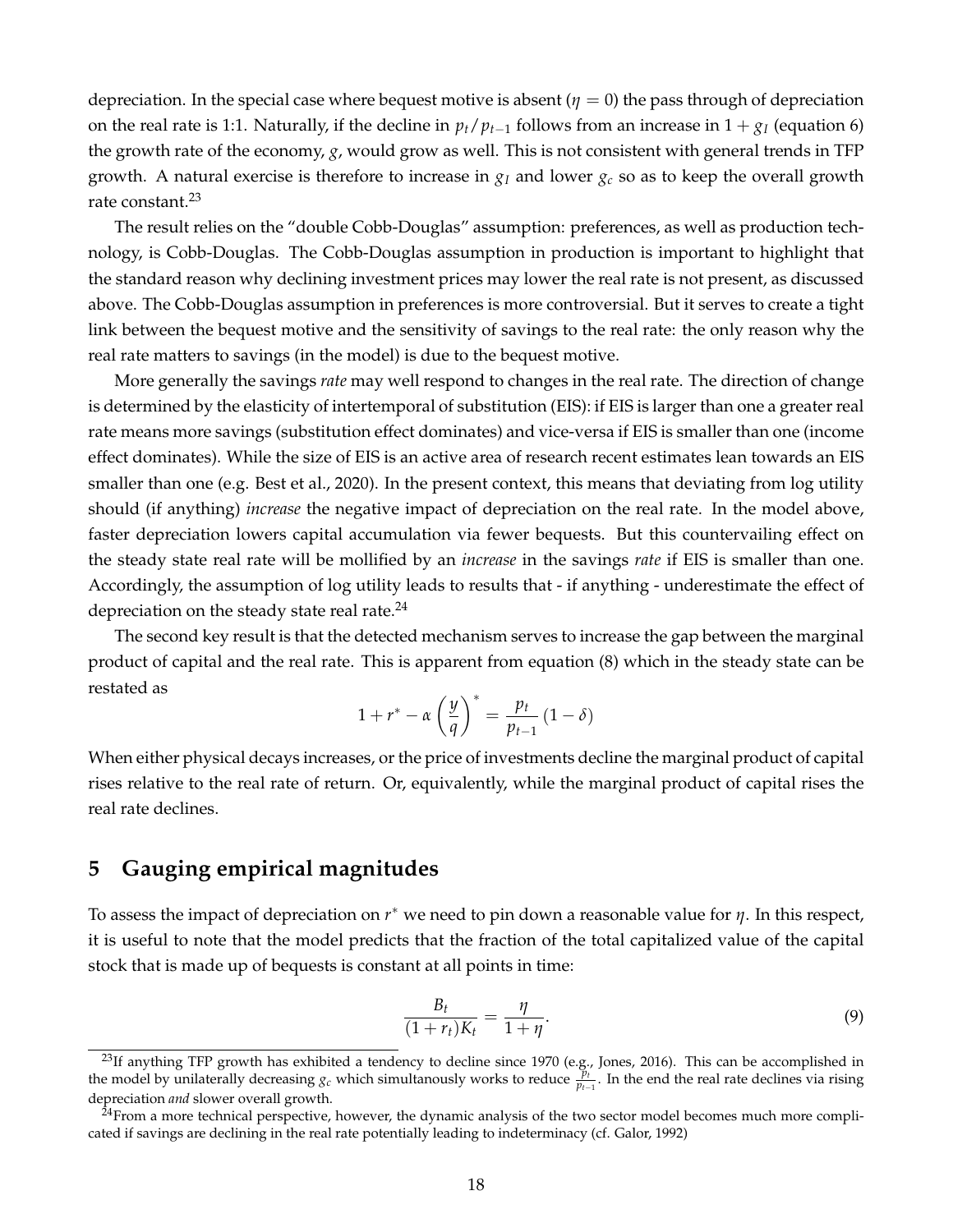Recently, Alvaredo, Garbinti and Piketty (2017) estimate, drawing on what is essentially an *accounting* analysis developed in Piketty (2011), that  $B_t/[(1 + r_t)K_t]$  falls in the 0.5 – 0.6 range for the US and Europe today. Hence, a value of  $\eta$  slightly above 1 is reasonable.<sup>25</sup>

As noted above the relative importance of the bequest motive and the life cycle motive in savings remains an active area of research (De Nardi et al., 2016). From this perspective the present calibration is crude. In practice, some observed bequests may well be unintentional for which reason we *overestimate* the role played by the bequest *motive* by proceeding the way we do in the remaining. But the fact remains that even if unintentional, bequests will serve to establish a link between capital *income* and savings (of the next generation), which is what matters in the present setting. In this sense, the "mistake" we make in exaggerating the role of the bequest motive is not so important for the issue at hand.<sup>26</sup>

If we therefore take  $\eta = 1$  and furthermore assume that the share of capital  $\alpha = 0.4$ , the "dampening" factor" on the depreciation rate in equation (8) is

$$
\frac{2(1-0.4)}{0.4+2(1-0.4)} = 0.75.
$$

Hence, if *δ* increases by 1 percentage point, it would reduce the steady-state real rate of return by about 75 bps. Naturally, as discussed in Alvaredo et al. (2017) there is some uncertainty about the estimated magnitude of bequests which means the calibrated value for *η* is equally uncertain.

To develop a more robust sense of magnitudes, it is useful to note that the model allows us to bound the influence from depreciation. When bequests are unimportant  $-\eta = 0$  - we recover the 1:1 association from a pure Diamond setting. At the other extreme, when bequests become the key savings motive, we obtain a dampening factor on the influence from depreciation. Specifically

$$
\lim_{\eta \to \infty} \frac{(1+\eta)(1-\alpha)}{\eta \alpha + (1+\eta)(1-\alpha)} = 1 - \alpha.
$$

Hence, given  $\alpha = 0.4$ , the bequest-augmented Diamond model predicts that if  $\delta$  rises by one percent, the steady-state real rate declines by 60 bps. Accordingly, the influence from depreciation is bounded in an interval from 0.6 to 1, with 0.75 as a reasonable best guess.

Where does this leave us in accounting for post-1970 developments in the real rate of return? The recent work by Rachel and Summers (2019) estimates for the group of Advanced Economies that the natural rate of interest has declined by about 300 bps since 1970. As discussed earlier, it is difficult to find comparable numbers for the Advanced Economies as a whole, but if developments in the US are a reasonable guide, the depreciation rate has increased by about one percentage point since 1970 (cf. Section 2). This should, according to the model above, thus serve to reduce the real rate by between 60 bps and 100 bps, or what amounts to between 1/4 to 1/3 of the secular decline in the natural rate.

<sup>25</sup>While the methodology does require assumptions (or, if available, estimates) for the extent of *inter vivos* transfers from parents to children, it does not involve theory-based assumptions; it is not a "model specific" calibration. As a result, no theoretical tension arises when we employ the estimates in our setting.

 $^{26}$ Another issue may be how to think about the precautionary motive which undoubtedly plays a role in practice albeit does not matter in the present model due to the absence of uncertainty. The precautionary motive serves to raise overall savings but should in itself have no implications for the link between *factor income* and savings. In principle one can view the present top down calibration approach as one whereby the role played by real world uncertainty (as it manifests in observed bequests) is evenly divided between the bequest and life-cycle motive.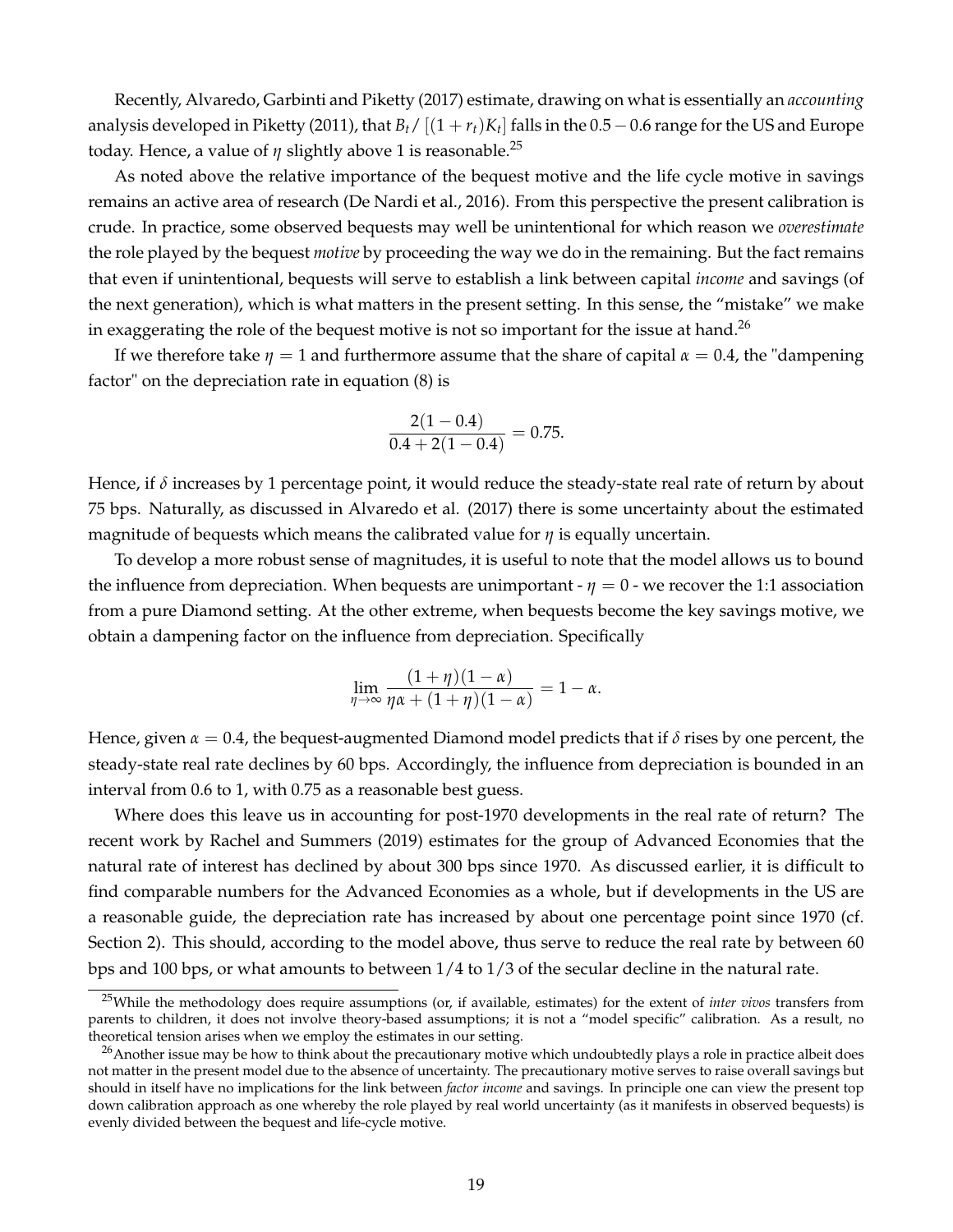## **6 External validity of the role played by depreciation**

Recently evidence has emerged that the post-1970 trend in the real rate might be part of a "super-secular" pattern. Schmelzing (2019) shows that carefully assembled data for the evolution of the real rate of interest exhibit a persistent negative trend since the 14th century. During the post-Napoleonic period (1820-), for example, Schmelzing documents that the trend amounts to an annual decline of 2.29 bps per year on average, which accumulates to a 4.6 pp decline in the real rate until the present day.

As observed in the Introduction, various factors have been put forward as candidate explanations for the recent evolution of the real rate of interest, including changes in productivity growth, demographics, and more. Yet, the literature has questioned the external validity of some of the explanations bearing the longer run perspective in mind. For instance, Borio et al. (2017), using panel data from 1870 onward for 19 countries, find that several variables believed to be key drives of changes in the real rate often seem not to co-vary with real rates in an expected way. A similar pattern is uncovered by Lunsford and West (2019) who explore the determination of the real rate in the United States since 1890 using time series methods. Though some standard demographic determinants are correlated with the real rate in the expected way most other variables exhibit a mixed relationship to the real rate.

This raises the question of whether the mechanism under scrutiny suffers an "external validity" issue? To put it differently: Is there a reason to believe that depreciation could have played a role in the long-run pattern uncovered by Schmelzing (2019), in addition to the more recent (post-1990) decline in the real rate?

Answering the latter question rigorously would require data on the composition of the capital stock and estimates of the depreciation rate by asset class for the early 19th century. Perhaps future work by economic historians will produce this kind of data. For now, we will have to resort to more circumstantial evidence.

The point we will make is that since the relative strength of the two savings motives in focus here (life cycle vs. bequest) likely changed over the period the *pass-through* of the depreciation rate likely changed as well. This change should put a downward force from the depreciation rate on the real rate *even if* the depreciation rate itself remained constant over the period (see equation 8). We reiterate that our point is that the strength of the negative force *from depreciation* on the real rate increases when the savings motive changes. Whether the structural shift in the savings motive *overall* has served to lower the real rate is a different proposition that we do not posit; we only focus on the partial influence from the depreciation rate.

DeLong (2003) argues that before the Industrial Revolution bequest played a much more crucial role in the process of capital accumulation than it does today. More concretely, DeLong argues that while the share of bequests in total wealth is perhaps about 0.4 today (a bit lower than the more recent estimate by Alvaredo et al. (2017)) the figure is likely to have been closer to 0.9 in the pre-industrial world. Broadly consistent with these views Alvaredo et al. (2017) find a bequest share of about 0.5 in 21st century Europe and between 0.7 and 0.8 in 1900. In the US, the pattern is more ambiguous and seems to exhibited a wave-like pattern from 1900 to 2010, starting and ending at a bequest share between 0.5 and 0.6.

Suppose we take DeLong's estimate for the pre-industrial setting as a rough proxy for the situation in the early 19th century, and the recent estimates from Alvaredo et al. (2017) as our endpoint estimate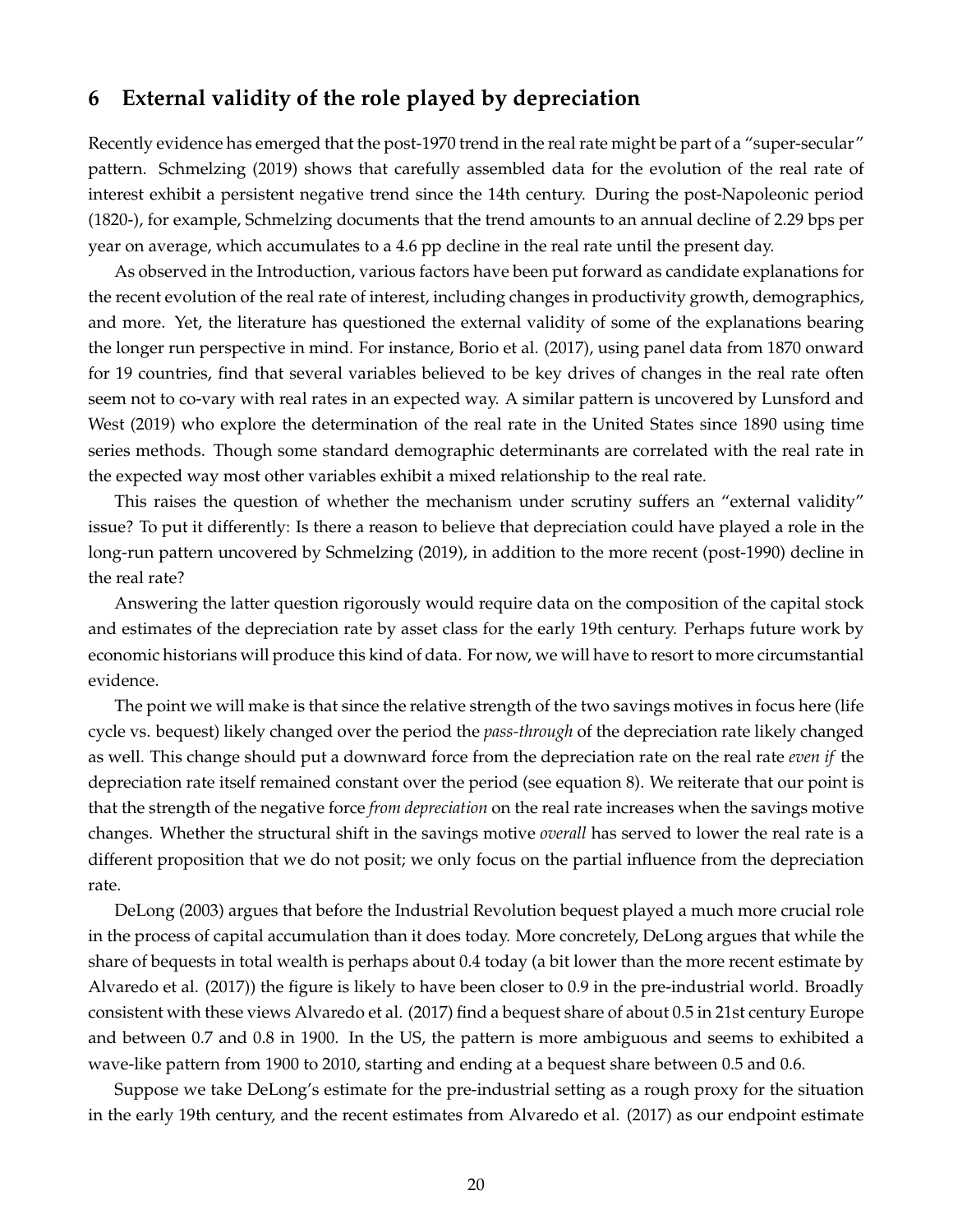for the share of bequests. Considering equation (8) we would then expect the "depreciation channel" to be modified in the following way:

$$
\Delta r^* = -\left[\frac{(1+\eta^{2020})(1-\alpha)}{\eta^{2020}\alpha + (1+\eta^{2020})(1-\alpha)} - \frac{(1+\eta^{1820})(1-\alpha)}{\eta^{1820}\alpha + (1+\eta^{1820})(1-\alpha)}\right](1-\delta)\frac{p_t}{p_{t-1}},
$$

assuming a constant rate of depreciation throughout the period and share of capital. Now, suppose the share of capital is 0.4, and note that DeLong's calculations suggest a value for  $\eta^{1820}$ of about 9, while Alvaredo et al. (2017) suggest a value of  $η^{2020}$ of about 1. This means a change in the partial effect of the depreciation rate of ∆*r* <sup>∗</sup> ≈ −0.125*δ*. To obtain an implied decline in the real rate we need a reasonable guess for average depreciation over the period, which we cannot know. But if we disregard the recent run-up in average depreciation, documented above, a value of about 3.6 percent may be reasonable. In this case, theory would suggest a resulting decline in the real rate of roughly 45 basis points, which is about ten percent of the observed decline since 1820, according to the data assembled by Schmelzing (2019).

Naturally, if the average depreciation rate in the 21st century is *higher* than during the 19th century, this number will increase. Across this time horizon, it may well have increased due to changes in the composition of assets. Going sufficiently far back in time, most of the capital stock would probably be structures. Over time equipment would matter progressively more, just as ICT-related capital assets have risen in importance recently. Assessing the quantitative significance of such changes for the real rate - if they occurred - will, however, have to await the availability of the relevant data.

From this discussion, two conclusions emerge. First, the mechanism that we have explored in the present paper appears consistent with long-term trends. Second, while the mechanism may contribute to an understanding of the forces that have been responsible for a "supra-secular" decline in the real rate of interest, it leaves much unexplained.

## **7 Concluding remarks**

Judged from the best available evidence, the average rate of capital depreciation has increased over the last half-century in the US and it seems likely that this trend is pervasive across advanced economies. A decomposition analysis finds that a rising share of capital assets featuring relatively high depreciation, such as IT, is chiefly responsible. This development is pervasive across sectors; the average is not going up because of reallocation across sectors.

From a theoretical perspective a rising depreciation rate, whether driven by rising physical decay or revaluation, will work to lower the real rate of return in the steady state if aggregate savings are only modestly affected by changes in capital income. This amounts to saying that if the life-cycle motive is sufficiently important in explaining aggregate savings a rising depreciation rate should work to lower the real rate in the long run. While the relative importance of the life cycle and bequest motive for savings remains an active area of research a rough top-down calibration suggests that the highlighted mechanism may have contributed significantly to the reduction in the "natural" real rate of return since 1970. Aside from contributing to the secular decline in the real rate, a rising depreciation rate could also contribute to a greater spread between the calibrated marginal product of capital and the risk free real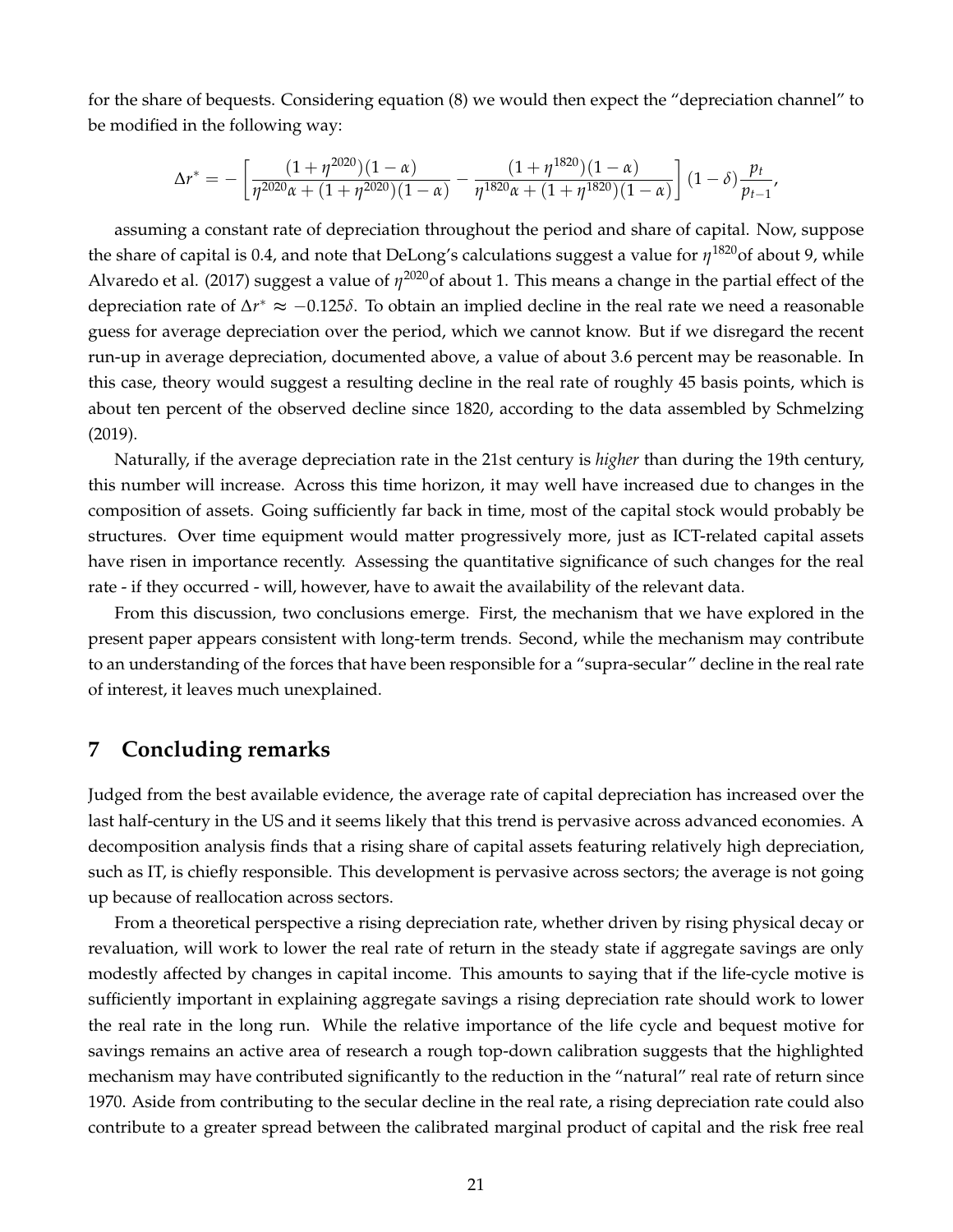rate of interest.

Capital depreciation reflects both physical decay and revaluation. The revaluation element in turn reflects that declining investment prices represent a capital loss for users of capital, which serves to lower the return *ceteris paribus*. The present study can thus be seen as adding a complementary reason why declining investment prices may lower the real rate of return beyond that which has been explored in the literature. Declining investment prices may thus be considerable more important in explaining developments with respect to the real rate, in totality, than hitherto recognized. If productivity growth in the production of investment goods is expected to be above that in the production of consumption goods in the future, a declining investment price may serve to keep the real rate of return low in the future.

Finally, while the calibration of this paper suggests that an increasing rate of depreciation has had an important impact on the real interest rate, a direct test of the proposed mechanism would be useful. As should be clear, if the return on savings decline the relative consumption opportunities of the old and young are affected, since the latter group also fuels their consumption via wage income. Accordingly, if rising depreciation leads to a lower return on savings, on net, consumption of the young should increase *relative* to that of the old. Whether rising depreciation has worked to lower relative consumption of the old across Advanced Economies over the last half century appears to be an interesting question for empirical research to resolve.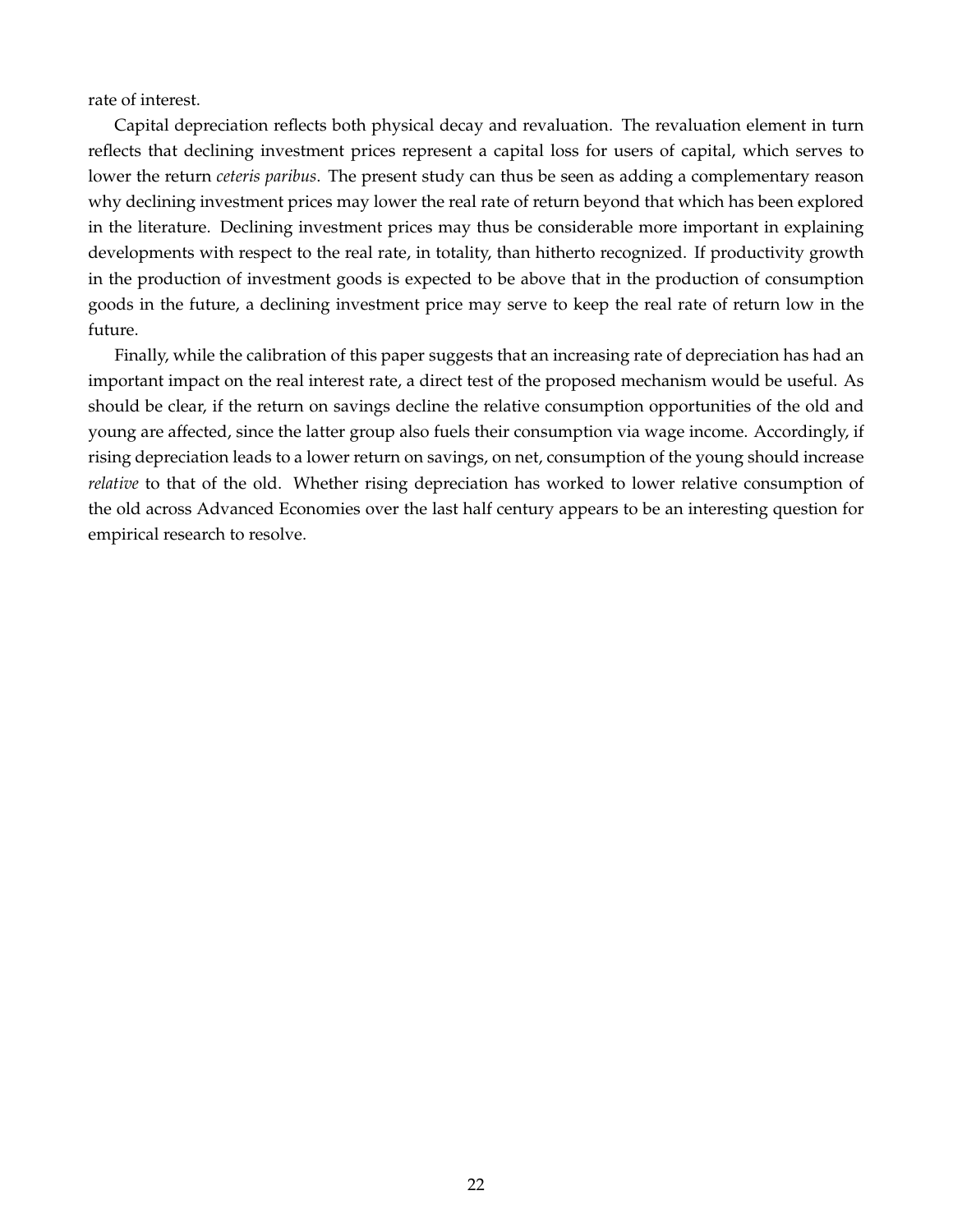## **References**

- [1] Acemoglu, D. & Restrepo, P. (2019). Automation and New Tasks: How Technology Displaces and Reinstates Labor. Journal of Economic Perspectives, 33(2), 3-30
- [2] Aghion, Philippe, and Peter Howitt. "Endogenous Growth Theory Cambridge." MA: MIT Press, 694p (1998).
- [3] Alvaredo, F., Garbinti, B., & Piketty, T. (2017). On the share of inheritance in aggregate wealth: Europe and the USA, 1900--2010. Economica, 84(334), 239-260
- [4] Ashraf, Q., & Galor, O. (2011). Dynamics and stagnation in the Malthusian epoch. American Economic Review, 101(5), 2003-41.
- [5] Autor, D., Dorn, D., Katz, L., Patterson, C., Van Reenen, J. (2020) The Fall of the Labor Share and the Rise of Superstar Firms, Quarterly Journal of Economics, 135(2)
- [6] Barro, R. J. (1974). Are government bonds net wealth?. Journal of political economy, 82(6), 1095- 1117.
- [7] Barro, R., & Sala-i-Martin, X. (2004). Economic growth, second edition.
- [8] Bureau of Economic Analysis, 2003. Fixed Assets and Consumer Durable Goods in the United States, 1925–99. Washington, DC: U.S. Government Printing Office.
- [9] Bertola, G. (1993). Factor Shares and Savings in Endogenous Growth. The American Economic Review, 1184-1198.
- [10] Bertola, G. (1996). Factor shares in OLG models of growth. European Economic Review, 40(8), 1541- 1560.
- [11] Best, M. C., Cloyne, J. S., Ilzetzki, E., & Kleven, H. J. (2020). Estimating the elasticity of intertemporal substitution using mortgage notches. The Review of Economic Studies, 87(2), 656-690.
- [12] Borio, Claudio E.V. and Disyatat, Piti and Juselius, Mikael and Rungcharoenkitkul, Phurichai, 2017. Why So Low for So Long? A Long-Term View of Real Interest Rates. Bank of International Settlements Working Paper No. 685.
- [13] Caballero, R. J., Farhi, E., & Gourinchas, P. O. (2017). Rents, technical change, and risk premia accounting for secular trends in interest rates, returns on capital, earning yields, and factor shares. American Economic Review, 107(5), 614-20.
- [14] Cass, D., 1965. Optimum Growth in an Aggregative Model. Review of Economic Studies 32, 233-40.
- [15] Cooley, T. F., & Prescott, E. C. (1995). Economic Growth and Business Cycles. In Frontiers of business cycle research (pp. 1-38). Princeton University Press.
- [16] Dalgaard, C. J., & Jensen, M. K. (2009). Life-cycle savings, bequest, and a diminishing impact of scale on growth. Journal of Economic Dynamics and Control, 33(9), 1639-1647.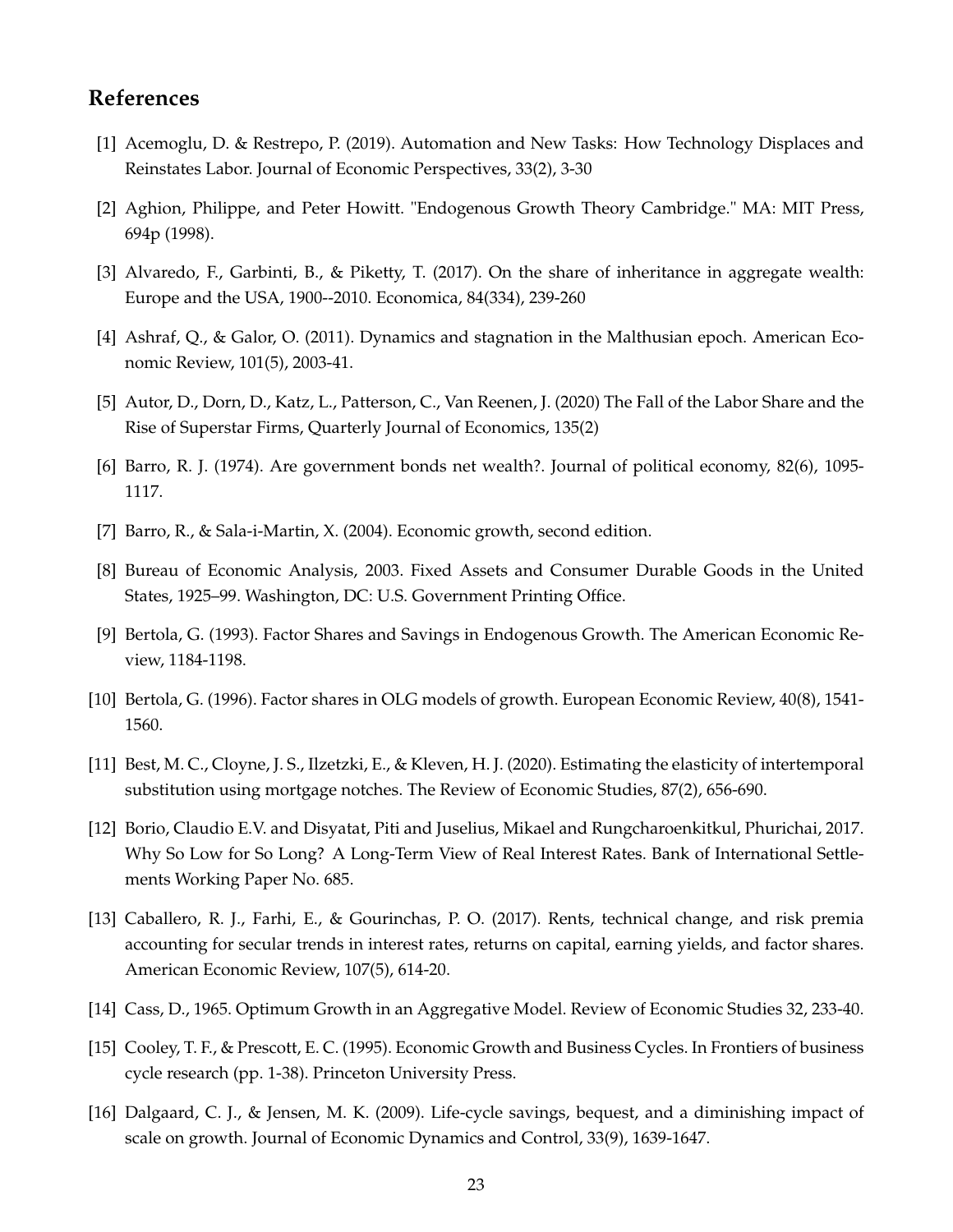- [17] DeLong, J. B. (2003). Bequests: an historical perspective. The Role and Impact of Gifts and Estates, Brookings Institution.
- [18] Diamond, P., 1965. National Debt in a Neoclassical Growth Model. American Economic Review 55, 5, 1126-55
- [19] De Nardi, M., French, E., & Jones, J. B. (2016). Savings after retirement: A survey. Annual Review of Economics, 8, 177-204.
- [20] Dynan, K. E., Skinner, J., & Zeldes, S. P. (2002). The importance of bequests and life-cycle saving in capital accumulation: A new answer. American Economic Review, 92(2), 274-278.
- [21] Eggertsson, G. B., Robbins, J. A., & Wold, E. G. (2021). Kaldor and Piketty's facts: The rise of monopoly power in the United States. Journal of Monetary Economics, 124, S19-S38.
- [22] Farhi, E., & Gourio, F. (2018). Accounting for Macro-Finance Trends: Market Power, Intangibles, and Risk Premia. Brookings Papers on Economic Activity, 147.
- [23] Feenstra, Robert C., Robert Inklaar and Marcel P. Timmer (2015), "The Next Generation of the Penn World Table" American Economic Review, 105(10), 3150-3182, available for download at www.ggdc.net/pwt
- [24] Fraumeni, B. (1997), "The Measurement of Depreciation in the U.S. National Income and Product Accounts", Survey of Current Business, Vol 77.
- [25] Galor, O. (1996). Convergence? Inferences from theoretical models. The Economic Journal, 106(437), 1056-1069.
- [26] Galor, O., & Ryder, H. E. (1989). Existence, uniqueness, and stability of equilibrium in an overlapping-generations model with productive capital. Journal of Economic Theory, 49(2), 360- 375.
- [27] Galor, O. (1992). A two-sector overlapping-generations model: A global characterization of the dynamical system. Econometrica: Journal of the Econometric Society, 1351-1386.
- [28] Gomme, P., Ravikumar, B., & Rupert, P. (2011). The return to capital and the business cycle. Review of Economic Dynamics, 14(2), 262-278.
- [29] Hall, R. E. (1968). Technical Change and Capital from the Point of View of the Dual. Review of Economic Studies, 35(1), 35-46.
- [30] Hémous, D. & Olsen, M. (2022). The Rise of the Machines: Automation, Horizontal Innovation, and Income Inequality. American Economic Journal: Macroeconomics, 14(1), 179-223.
- [31] Hulten, C.R. and Wykoff, FC. (1981) The estimation of economic depreciation using vintage asset prices: An application of the Box-Cox power transformation, Journal of Econometrics, 15(3).
- [32] Inklaar, R., Woltjer, P., & Albarrán, D. G. (2019). The composition of capital and cross-country productivity comparisons. International Productivity Monitor, (36), 34-52.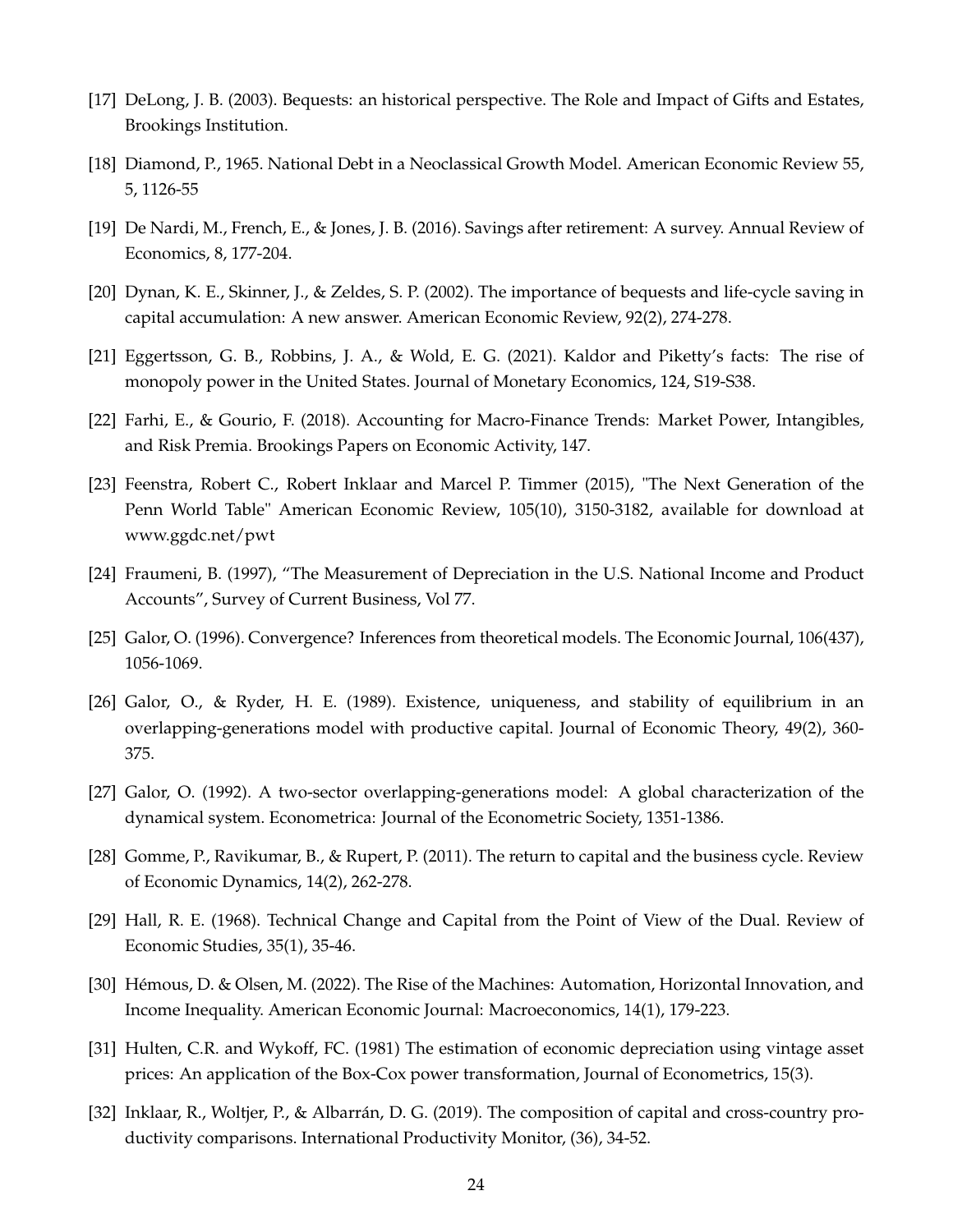- [33] Jones, L. E., & Manuelli, R. E. (1992). Finite lifetimes and growth. Journal of Economic Theory, 58(2), 171-197.
- [34] Jones, C. I. (2016). The facts of economic growth. In Handbook of macroeconomics (Vol. 2, pp. 3-69). Elsevier.
- [35] Karabarbounis, L. & Neiman, B. (2014). The global decline of the labor share. Quarterly Journal of Economics, 129(1), 61-103.
- [36] Katz, A., & Herman, S. W. (1997). Improved estimates of fixed reproducible tangible wealth, 1929- 95.
- [37] Kiley, M. T. (2020). The global equilibrium real interest rate: concepts, estimates, and challenges. Annual Review of Financial Economics, 12, 305-326.
- [38] Koopmans, T.C., 1965. On the concept of Optimal Economic Growth. The Economic Approach to Development Planning. Chicago: Rand McNally, 225-87.
- [39] Kotlikoff, L. J., & Summers, L. H. (1981). The role of intergenerational transfers in aggregate capital accumulation. Journal of political economy, 89(4), 706-732.
- [40] Lunsford, K. G., & West, K. D. (2019). Some evidence on secular drivers of US safe real rates. American Economic Journal: Macroeconomics, 11(4), 113-39.
- [41] Modigliani, F. (1988). The role of intergenerational transfers and life cycle saving in the accumulation of wealth. Journal of Economic Perspectives, 2(2), 15-40.
- [42] Moll, B. & Rachel, L. & Restrepo, P. (2021). Uneven Growth: Automation's Impact on Income and Wealth Inequality, Working Paper
- [43] Oulton, N., & Srinivasan, S. (2003). Capital stocks, capital services, and depreciation: An integrated framework. Bank of England. Quarterly Bulletin, 43(2), 227.
- [44] Phelps, E. (1962). The New View of Investment: A Neoclassical Analysis. The Quarterly Journal of Economics, 76(4), 548-567.
- [45] Piketty, T. (2011). On the long-run evolution of inheritance: France 1820--2050. The quarterly journal of economics, 126(3), 1071-1131.
- [46] Uhlig, H., & Yanagawa, N. (1996). Increasing the capital income tax may lead to faster growth. European Economic Review, 40(8), 1521-1540.
- [47] Sajedi, R., & Thwaites, G. (2016). Why are real interest rates so low? the role of the relative price of investment goods. IMF Economic Review, 64(4), 635-659.
- [48] Schmelzing, P. Eight centuries of global real rates and the suprasecular decline, 1311-2018. November 2019. Manuscript, Harvard University.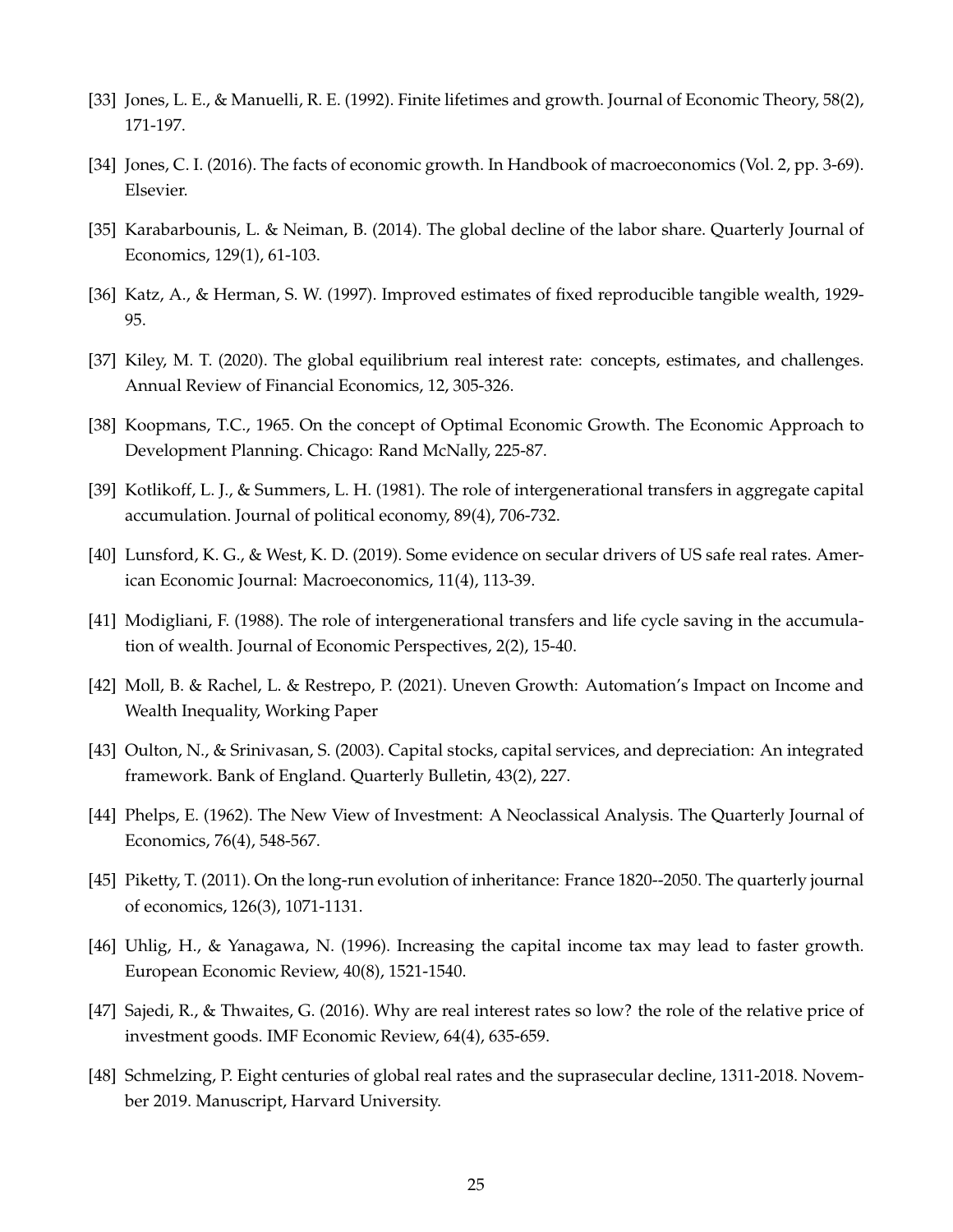- [49] Rachel, L., & Smith, T. D. (2017). Are low real interest rates here to stay?. International Journal of Central Banking, 13(3), 1-42.
- [50] Rachel, L. & Summers (2019). On falling neutral real rates, fiscal policy and the risk of secular stagnation. In Brookings Papers on Economic Activity BPEA Conference Drafts, March 7-8.
- [51] Ramey, V. A., & Shapiro, M. D. (2001). Displaced capital: A study of aerospace plant closings. Journal of political Economy, 109(5), 958-992.
- [52] Ramsey, F., 1929. A Mathematical Theory of Savings. Economic Journal 38, 543-59.
- [53] Whelan, K. (2002). A guide to US chain aggregated NIPA data. Review of income and wealth, 48(2), 217-233.
- [54] Yaari, M. E. (1964). On the consumer's lifetime allocation process. International Economic Review, 5(3), 304-317.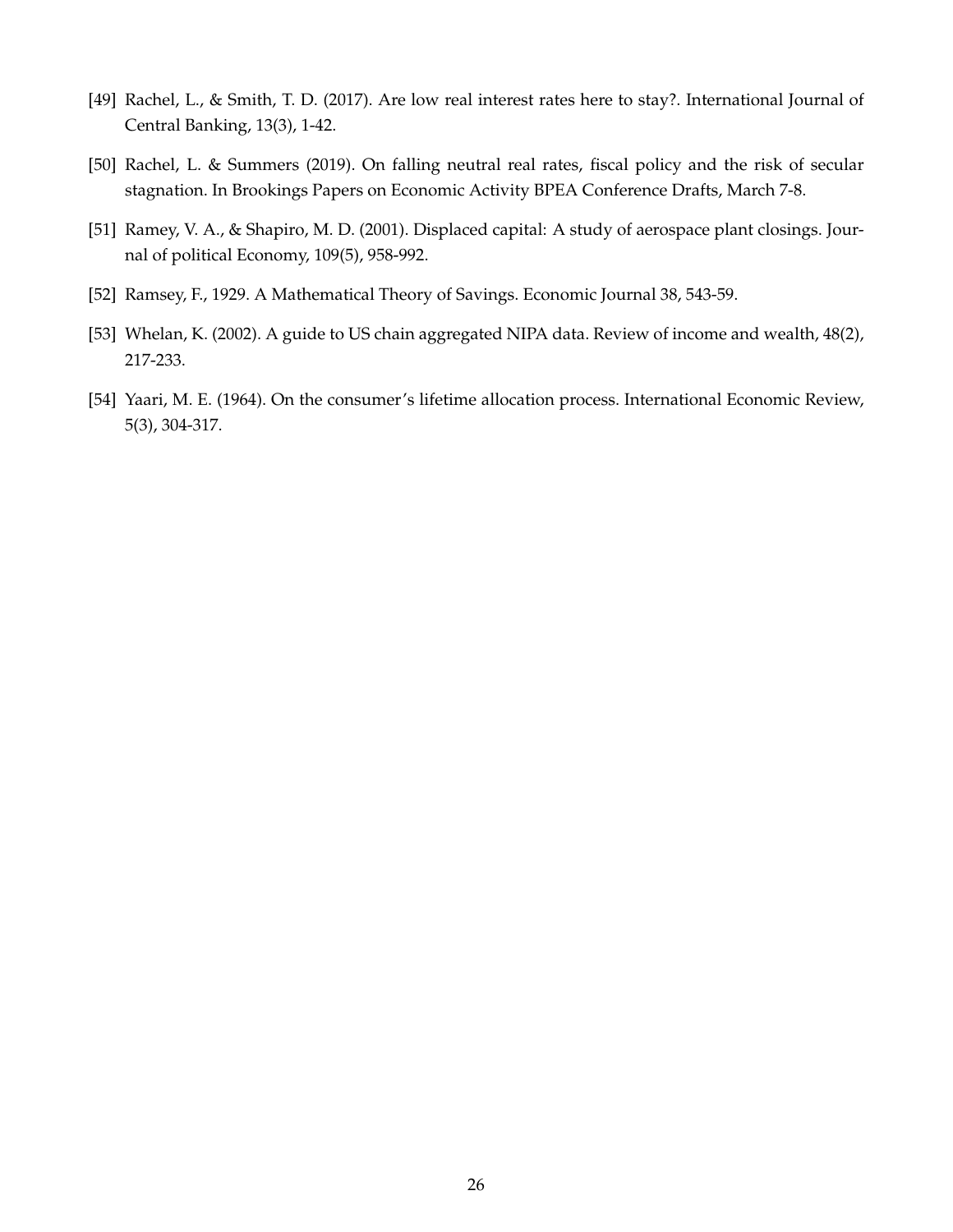# **Appendix**

## **The real rate and depreciation: standard models**

To begin consider a **Solow-Swan** model where production is Cobb-Douglas,  $Y_t = K_t^{\alpha} (A_t L_t)^{1-\alpha}$ . All markets are competitive and time is discrete. Since savings are generated as a constant fraction (*s*) of total income, and the economy is closed,  $K_{t+1} = sY_t + (1 - \delta) K_t$ . Population grows at the constant rate *n* and technological progress occurs at the rate *g*. In the steady state the model predicts that the capitaloutput ratio converges to

$$
\left(\frac{k}{y}\right)^* = \frac{s}{n+g+\delta}
$$

where *k* and *y* are both expressed in efficiency units ( $x = X/AL$ ). Assuming competitive markets, the real rate of return is given by the first-order condition from firm profit maximization

$$
r_t = \alpha \frac{y_t}{k_t} - \delta. \tag{10}
$$

In the steady state the real rate of interest therefore approaches

$$
\lim_{t\to\infty}r_t=r^*=\alpha\frac{n+g+\delta}{s}-\delta.
$$

As can be seen, the impact on  $r^*$  from a change in the depreciation rate depends on the ratio of *α* to *s*. If *α* = *s*, which means the economy is at the Golden Rule steady state, the steady-state real rate of return is exactly independent of the depreciation rate. Only if *α* < *s* , i.e. if the economy is dynamically inefficient, does an increase in capital depreciation lower *r* ∗ . Absent dynamic inefficiency, a Solow-Swan model would therefore predict that a higher depreciation rate will work to *increase* the real rate of interest. The reason is simple. Depreciation has two separate effects on *r*. First, an increase in  $\delta$  directly lowers the net marginal product of capital. Second, it indirectly reduces the long-run capitaloutput ratio and thus increases the long-run gross marginal product. In the golden rule steady state, the two countervailing forces exactly offset, whereas, for a dynamically efficient economy, the reduction in the long-run capital-output ratio dominates.

Consider next a **Ramsey-Cass-Koopmans** model (RCK; Ramsey, 1929; Cass, 1965; Koopmans, 1965). As noted in Section 3 this environment arises in an overlapping generations setting when households are sufficiently altruistic (Barro, 1974). If the household values future generations sufficiently it chooses to pass on bequest and the economy becomes isomorphic to one populated by "infinitely living agents". Alternatively bequests are not passed on and the economy "collapses" to a standard Diamond model.

Without loss, assume per period utility is logarithmic for simplicity. In the RCK model the real rate is pinned down by the first order condition assigned to the problem of maximizing utility from consumption over an infinite horizon, the consumption Euler:

$$
\frac{c_{t+1}}{c_t} = r_t - \rho \Rightarrow r^* = g + \rho. \tag{11}
$$

Clearly, in a RCK model, *δ* does not affect *r* ∗ . The reason is that along a steady-state path, the Ramsey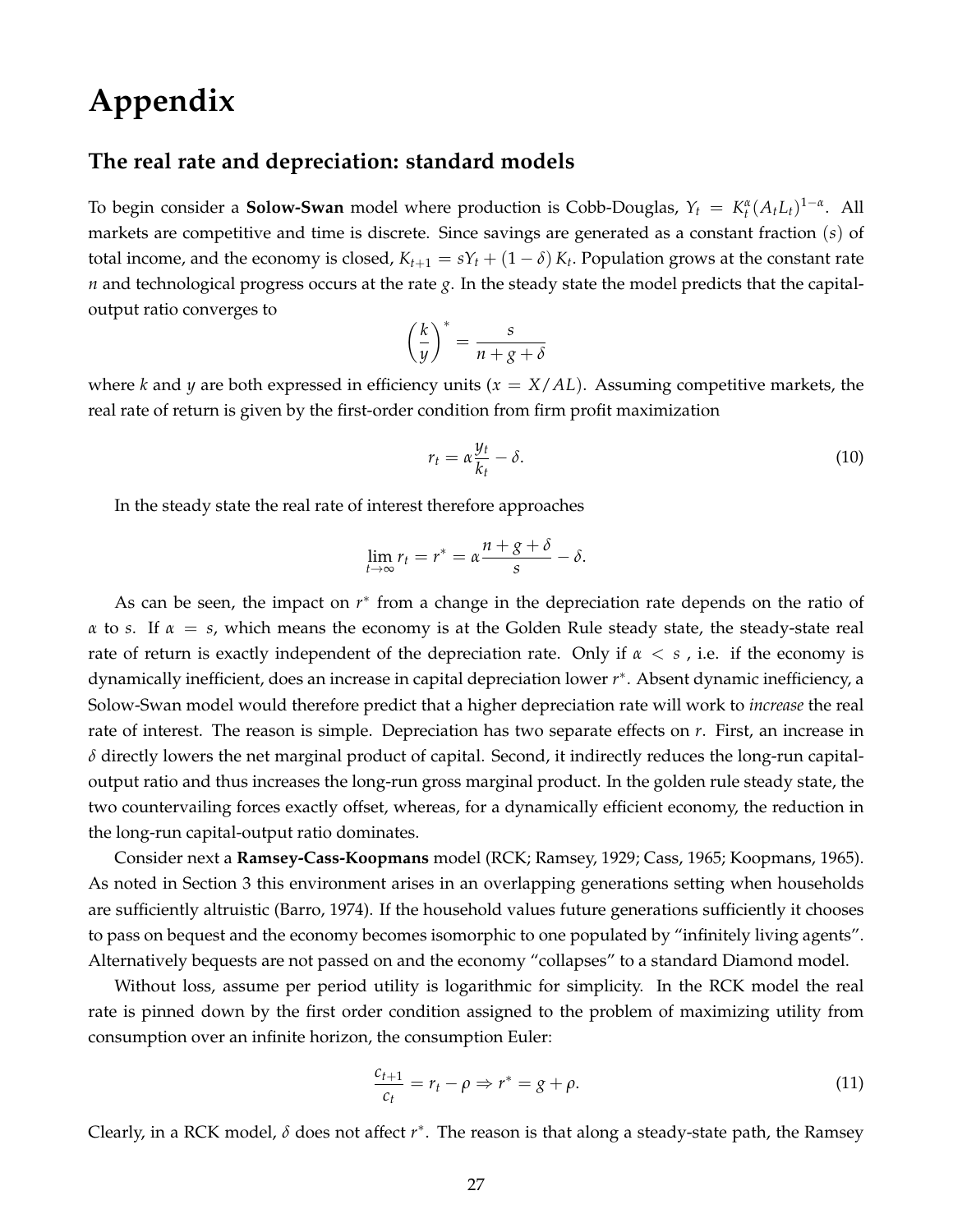consumer reacts to a higher depreciation rate by adjusting savings downward. As a result, a change in *δ* leaves the net marginal product of capital constant and with it *r* ∗ . The RCK framework thus holds the same steady-state prediction as a Solow-Swan model, evaluated at the golden-rule steady state.<sup>27</sup>

Finally, consider a **Diamond** (1965) model. Production is Cobb-Douglas, and preferences are (for now) logarithmic, which means the savings rate of the young is independent of the real rate of return. Optimal savings of the young is given by  $s_t w_t$  where  $s_t = 1/(2 + \rho)$  and w is (lifetime) wage income. The capital stock in period  $t + 1$  is given by the savings of the young in period  $t$ ,  $K_{t+1} = s_t w_t L_t$ . As a result, the law of motion for capital per efficiency unit of labor,  $k \equiv K/(AL)$ , takes the form

$$
k_{t+1} = \frac{(1-\alpha)}{(1+g)(1+n)(2+\rho)} k_t^{\alpha},
$$

where we have used that  $w_t = (1 - \alpha)k_t^{\alpha}$  from the firm first order conditions. In the steady state (which is unique and stable) the capital-output ratio approaches:

$$
\left(\frac{k}{y}\right)^* = \frac{1-\alpha}{(1+g)(1+n)(2+\rho)}.
$$

The capital stock, and with it output, remains unchanged by higher *δ* because the capital stock in period *t* + 1 is purely a function of savings by the young in period *t* which depends on wage income i period *t*. Since the capital stock is productive before any depreciation happens, a higher depreciation rate only translates into a lower capital income which flows to the (non-saving) old in period *t*.

Substituting for  $(k/y)^*$  in the first order condition for capital (equation 10) we obtain the prediction for the long run real rate of interest:

$$
r^* = \alpha \frac{(1+g)(1+n)(2+\rho)}{1-\alpha} - \delta.
$$
 (12)

In this version of the Diamond model, a higher  $\delta$  does not affect the gross marginal product in the steady state, and therefore translates 1:1 into a *lower r*<sup>∗</sup> . Observe that this result holds whether the economy is dynamically inefficient or not.

Finally, consider a **Diamond model with more general preferences**

$$
u = \frac{c_{1t}^{1-\theta} - 1}{1-\theta} + \frac{1}{1+\rho} \frac{c_{2t+1}^{1-\theta} - 1}{1-\theta}
$$

The savings rate is now a function of the (future) real rate of interest,  $s(r_{t+1})$ . For existence and uniqueness of a self-fulfilling expectation path we require (cf Galor and Ryder, 1989, lemma 1):

 $s_r > 0$ .

<sup>&</sup>lt;sup>27</sup>the RCK model does not suggest *δ* is completely irrelevant, as changes in *δ* will affect *r* in transition. Suppose, for example, that  $\delta$  rises from  $\delta_0$  to  $\delta_1 > \delta_0$  in a RCK model. This will lower the long-run capital stock in efficiency units. However, in the short run, where the capital stock is fixed, the real rate of return is predicted to fall, after which it increases monotonically in transition to the new steady state where its level is the same as before the shock. A standard parameterization of the RCK model would suggest that the economy closes about 4 - 5% of the gap to the steady state per year (e.g., Barro and Sala-i-Martin, 2004), implying that half the gap to the steady state is closed within 14 to 18 years. But since the real rate appears to decline systematically over the long run transitional dynamics are unlikely to be able to fully account for the data.